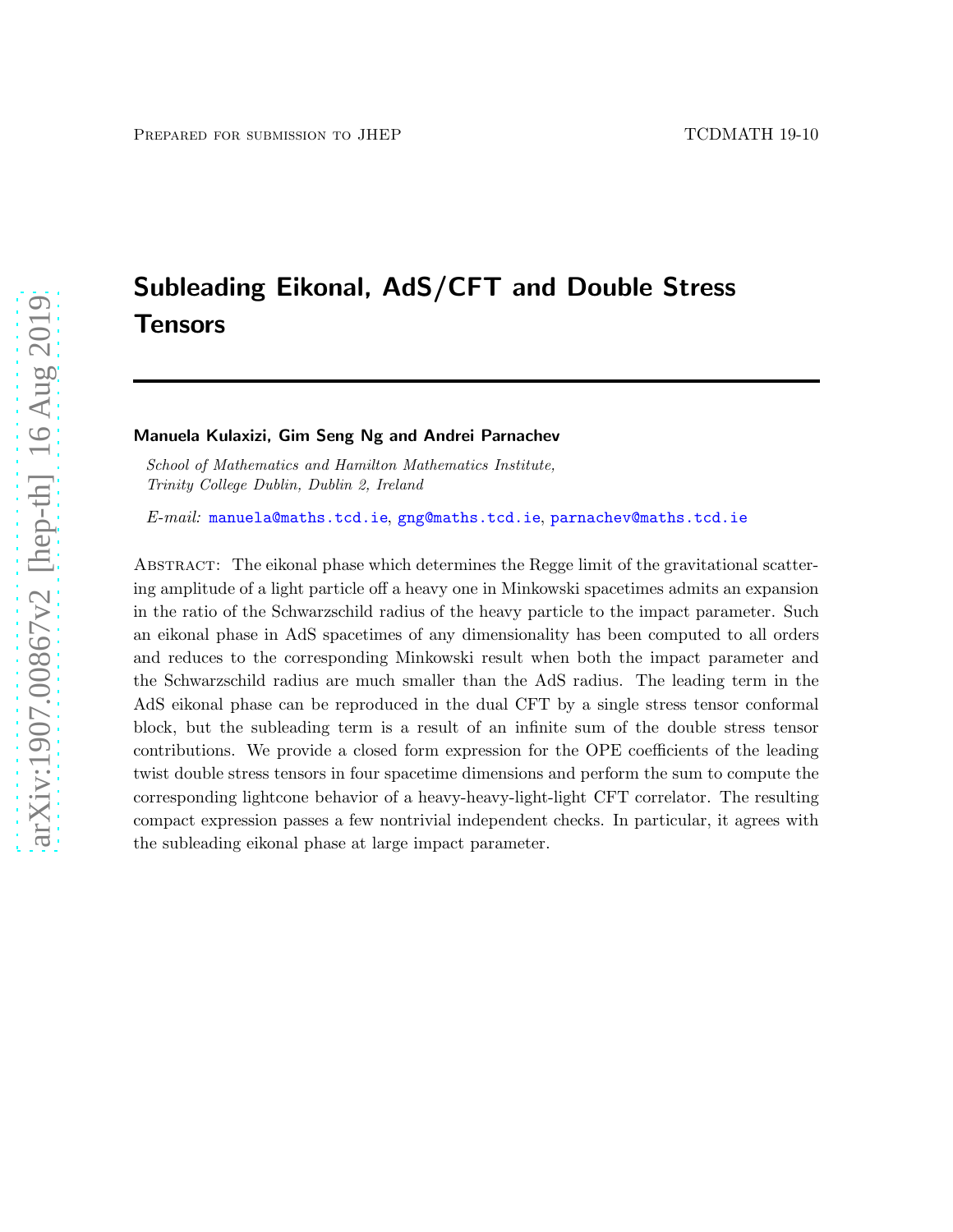# Contents

| 1 Introduction and summary                               | $\mathbf 1$    |
|----------------------------------------------------------|----------------|
| 2 Heavy-heavy-light-light correlator in holographic CFTs | $\overline{7}$ |
| 3 T-channel expansion in the lightcone limit             | 8              |
| 4 S-channel expansion in the lightcone limit             | 12             |
| 5 On geodesics in AdS-Schwarzschild and $a_s^2$          | 14             |
| 6 Discussion                                             | 16             |
| A Identities for a product of hypergeometric functions   | 18             |
| B On performing the infinite sums                        | 18             |
| C The case of $d=2$                                      | 20             |

### <span id="page-1-0"></span>1 Introduction and summary

### 1.1 Introduction

The Shapiro time delay and angle deflection of light are two of the four classic tests of general relativity  $[1]$ . A closely related object is the phase shift – or equivalently the eikonal phase – in gravitational high energy (Regge) scattering (see e.g. [\[2](#page-25-1)] for a recent review). Such a phase shift arises as a result of the eikonal resummation of graviton exchanges in 2-to-2 scattering amplitudes  $[3-7]$ . As explained in  $[4]$ , an alternative way of obtaining the phase shift for the 2-to-2 scattering of two light particles involves studying the propagation of a lightlike particle in the background of a shock wave geometry (created by the second lightlike particle). The null geodesic experiences a time delay as it travels through the shock wave; the resulting phase shift can be computed as the product of this time delay and the lightcone momentum.

The leading eikonal approximation to the phase shift in gravity involves computing a single tree-level graviton exchange diagram, which then exponentiates. To go beyond the eikonal approximation one needs to compute subleading diagrams. This has been performed in various regimes. The situation which will be of particular interest to us involves high energy scattering of a light particle off a much heavier particle (see e.g.  $[8-20]$ ). In this case the subleading eikonal contribution comes from triangle-type diagrams and is suppressed by the ratio of the Schwarzschild radius of the heavy particle to the impact parameter.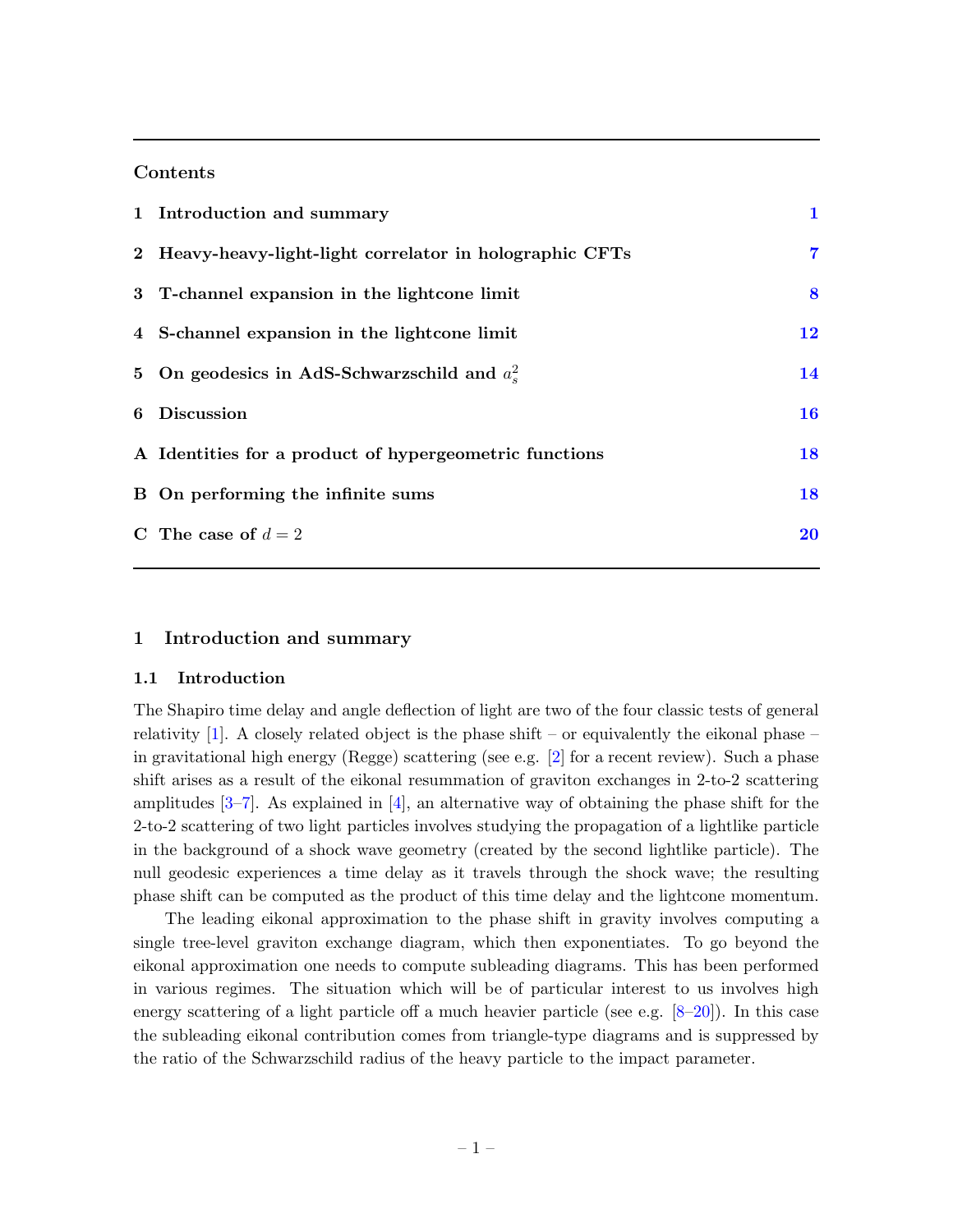The  $AdS_{d+1}/CFT_d$  correspondence [\[21](#page-26-1)[–23](#page-26-2)] provides another angle on the subject of high energy scattering. In [\[24](#page-26-3)[–28\]](#page-26-4) this problem has been studied for an AdS scalar field dual to a CFT operator  $\mathcal O$ . In the dual CFT language, the problem involves computing a four-point function in a certain kinematic limit (the Regge limit). It receives contributions from the stress tensor conformal block and conformal blocks of the  $\mathcal{O}\Box^n\partial_\mu\partial_\nu\mathcal{O}$  double-trace operators. The Fourier transform of the amplitude produces the eikonal phase (a.k.a. the phase shift); interestingly, it is only sensitive to the contribution from the stress tensor while double-trace operators decouple. Using crossing symmetry one can also show that the phase shift encodes information on the anomalous dimensions of the  $\mathcal{O}\Box^n\partial_{\mu_1}\dots\partial_{\mu_\ell}\mathcal{O}$  operators, which dominate in the cross channel.<sup>[1](#page-2-0)</sup>

Consider now the AdS version of the high energy scattering of a light particle off a heavy one. As in flat space, the amplitude is expected to exponentiate. The leading eikonal phase comes from the single-graviton exchange, while the first subleading correction comes from the triangle Witten diagrams analogous to the triangle diagrams in flat space<sup>[2](#page-2-1)</sup>. The eikonal expansion parameter  $\mu$  is, roughly speaking, the Schwarzschild radius of the AdS-Schwarzschild black hole measured in units of the AdS radius. The amplitude also depends on the impact parameter L.

In [\[40](#page-27-0)] the AdS phase shift was computed to all orders in  $\mu$  by studying null geodesics in a black hole background. One can take the flat space limit of that result and compare with the corresponding eikonal phase of flat space amplitudes computed in the probe limit. Consider Regge scattering in D-dimensional Minkowski spacetime, where a massless particle of energy E scatters off a very heavy particle of mass M. The leading  $\delta^{(1)}$  and the subleading  $\delta^{(2)}$  terms in the eikonal phase can be found in e.g. eqs. (3.7) and (3.9) of [\[20\]](#page-26-0). Taking the heavy-light limit

$$
m_2 = 0, \ \ m_1 = M, \ \ s - m_1 = 2ME \tag{1.1}
$$

the expressions become

<span id="page-2-2"></span>
$$
\delta^{(1)} = Eb \left(\frac{R_s}{b}\right)^{d-2} \frac{(d-1)\sqrt{\pi}\Gamma(\frac{d-3}{2})}{4\Gamma(\frac{d}{2})}, \qquad R_s^{d-2} = \frac{16\pi GM}{(d-1)\Omega_{d-1}} \tag{1.2}
$$

and

<span id="page-2-3"></span>
$$
\delta^{(2)} = Eb\left(\frac{R_s}{b}\right)^{2d-4} \frac{(4d(d-2)+3)\sqrt{\pi}\Gamma(d-\frac{5}{2})}{16\Gamma(d-1)}
$$
(1.3)

<span id="page-2-1"></span><sup>2</sup>As explained in [\[40\]](#page-27-0), the relevant Witten diagrams are semi-geodesic, since the trajectory of the heavy particle's worldline does not fluctuate.

<span id="page-2-0"></span> $1$  An interesting generalization of this story involves studying 2-to-2 Regge scattering of scalars and gravitons (which corresponds to a four point function of two scalars and two stress tensors in the CFT language). In [\[29](#page-26-5)] it was shown that positivity of the time delay is equivalent to the absence of generic higher derivative corrections to gravity. In the CFT language this translates into the statement that the imaginary part of the phase shift defined as a Fourier transform of the four point function, must be positive, and its positivity fixes the couplings of the stress tensor (which results in the " $a = c$ " condition in the superconformal case) [\[30](#page-26-6), [31](#page-26-7)]; see also [\[32](#page-26-8)[–39](#page-27-1)] for alternative derivations and generalizations.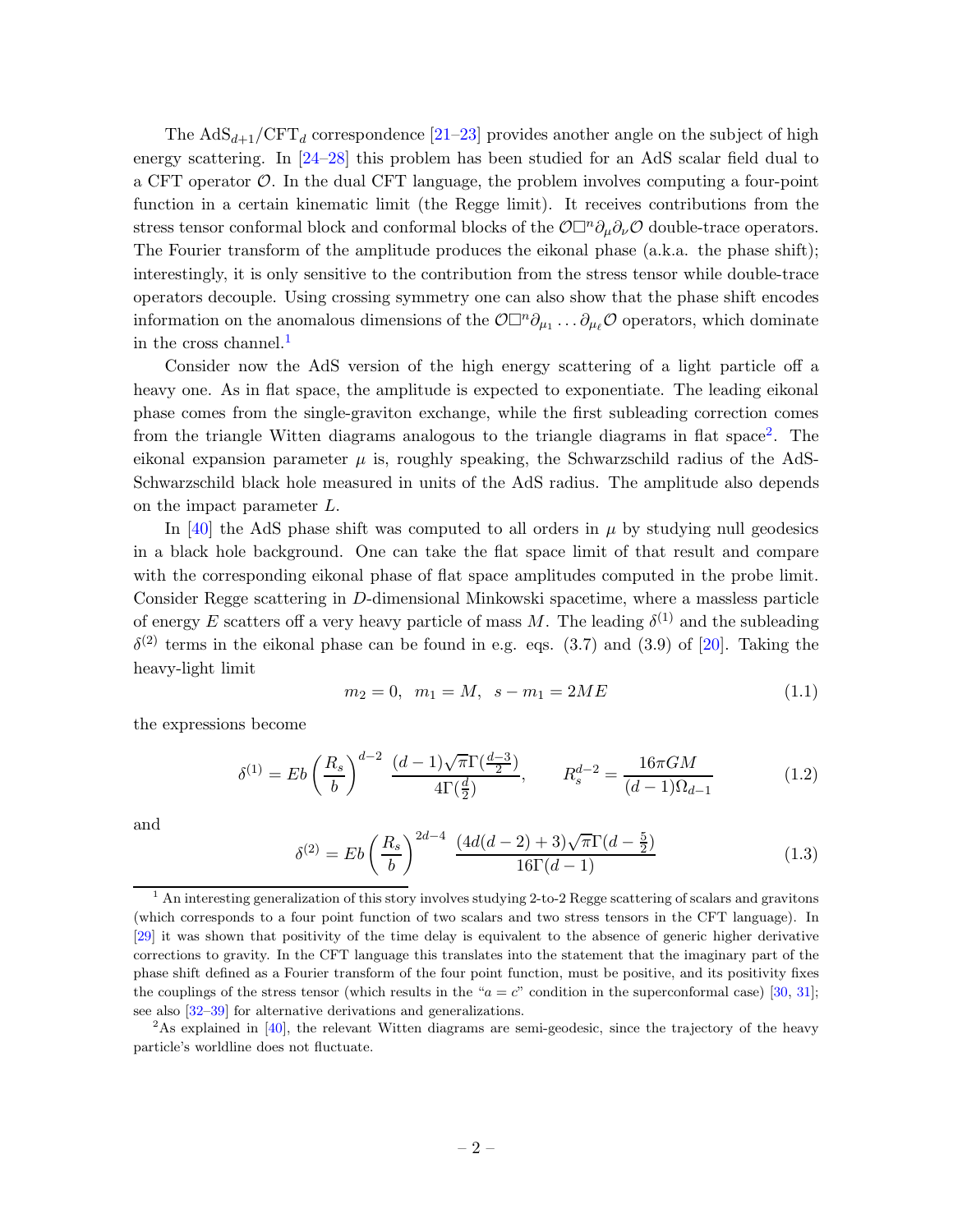where b is the impact parameter,  $d = D - 1$  and  $\Omega_{d-1}$  is the area of the  $(d-1)$ -dimensional sphere. Restricting to the leading  $(k = 1)$  and subleading  $(k = 2)$  terms in eq. (2.33) of [\[40](#page-27-0)] and identifying  $\mu = R_s^{d-3}$ ,  $L = b$ ,  $\sqrt{-p^2} = E$  one recovers eqs. [\(1.2\)](#page-2-2) and [\(1.3\)](#page-2-3).

We expect the agreement above to persist to all orders in  $\mu$ . In fact, we expect agreement beyond the flat space limit: one should be able to reproduce the result of  $[40]$  by computing the corresponding AdS amplitudes (Witten diagrams)<sup>[3](#page-3-0)</sup>. From the holographic point of view it is natural to identify the eikonal phase  $\delta = -p \cdot \Delta x$  with the product of the boundary momentum p and vector  $\Delta x$ , which specifies the time delay and angle deflection of the null geodesic  $[40]$ . The argument goes as follows (see  $[40]$  for more details). The Fourier transform of the four-point function in the dual CFT defines an on-shell amplitude in the dual gravity. The Regge limit implies that at large momentum  $p$  the phase in the exponential simply picks up the pole in the amplitude, which happens at the point  $\Delta x$  where the corresponding null geodesic emerges at the boundary of AdS.

The gravity computation of the eikonal phase in AdS [\[40\]](#page-27-0) has nontrivial implications for the dual CFT. The four-point function of two light and two heavy operators can in principle be computed by CFT methods. If the gravity and the CFT computations agree, it would imply that the phase shift is an observable which does not distinguish a generic heavy state in the CFT from a *thermal* state (which is described in gravity by the black hole). This was one of the motivations of [\[40\]](#page-27-0), where we considered a  $\langle \mathcal{O}_H(\infty) \mathcal{O}_L(1) \mathcal{O}_L(z,\bar{z}) \mathcal{O}_H(0) \rangle$  correlator. Here  $\mathcal{O}_L$  is a light operator with conformal dimension  $\Delta_L \sim O(1)$  and  $\mathcal{O}_H$  a heavy operator with  $\Delta_H \sim O(C_T)$ , (the central charge  $C_T$  of the conformal field theory is taken to be large). The Regge limit corresponds to taking the two  $\mathcal{O}_L$  insertions close together. In [\[40\]](#page-27-0) we showed that the expansion in powers of the Schwarzschild radius in gravity corresponds to the expansion of the correlator in powers of  $\mu \sim \Delta_H/C_T$  in the CFT (note that  $\mu$  remains fixed as both  $\Delta_H$ and  $C_T$  are taken to infinity). Furthermore, we showed that the leading order  $\mu$  result for the phase shift, as computed in gravity, is exactly reproduced by the exchange of the stress-tensor in the "T-channel" (in the limit  $z, \bar{z} \to 1$  after an appropriate analytical continuation).

Studying higher orders in  $\mu$  in the CFT is more involved. Given the gravitational result for the phase shift, in [\[41](#page-27-2)] crossing symmetry was used to derive the anomalous dimensions and OPE coefficients of the double trace operators  $[\mathcal{O}_H \mathcal{O}_L]_{n,l} \sim \mathcal{O}_H \Box^n \partial_{\mu_1} \dots \partial_{\mu_l} \mathcal{O}_L$  contributing to the "S-channel"  $(z, \bar{z} \to 0)$  expansion of the same correlator. The expressions obtained in [\[41](#page-27-2)] precisely matched those independently computed in gravity up to next-to-leading order in  $\mu$  in [\[40](#page-27-0)]. For this to happen, the thermalization of the heavy state in the holographic CFT was essential.

However, reproducing second and higher order terms in the gravitational phase shift *directly from the CFT*, remains a challenging endeavour. Consider for example the T-channel expansion of the correlator at  $O(\mu^2)$ . Evaluation of the correlator in this case requires summing the contributions from the exchange of infinitely many double-trace operators built out

<span id="page-3-0"></span><sup>&</sup>lt;sup>3</sup>It would be nice to verify this by computing the corresponding amplitudes with graviton exchanges in AdS.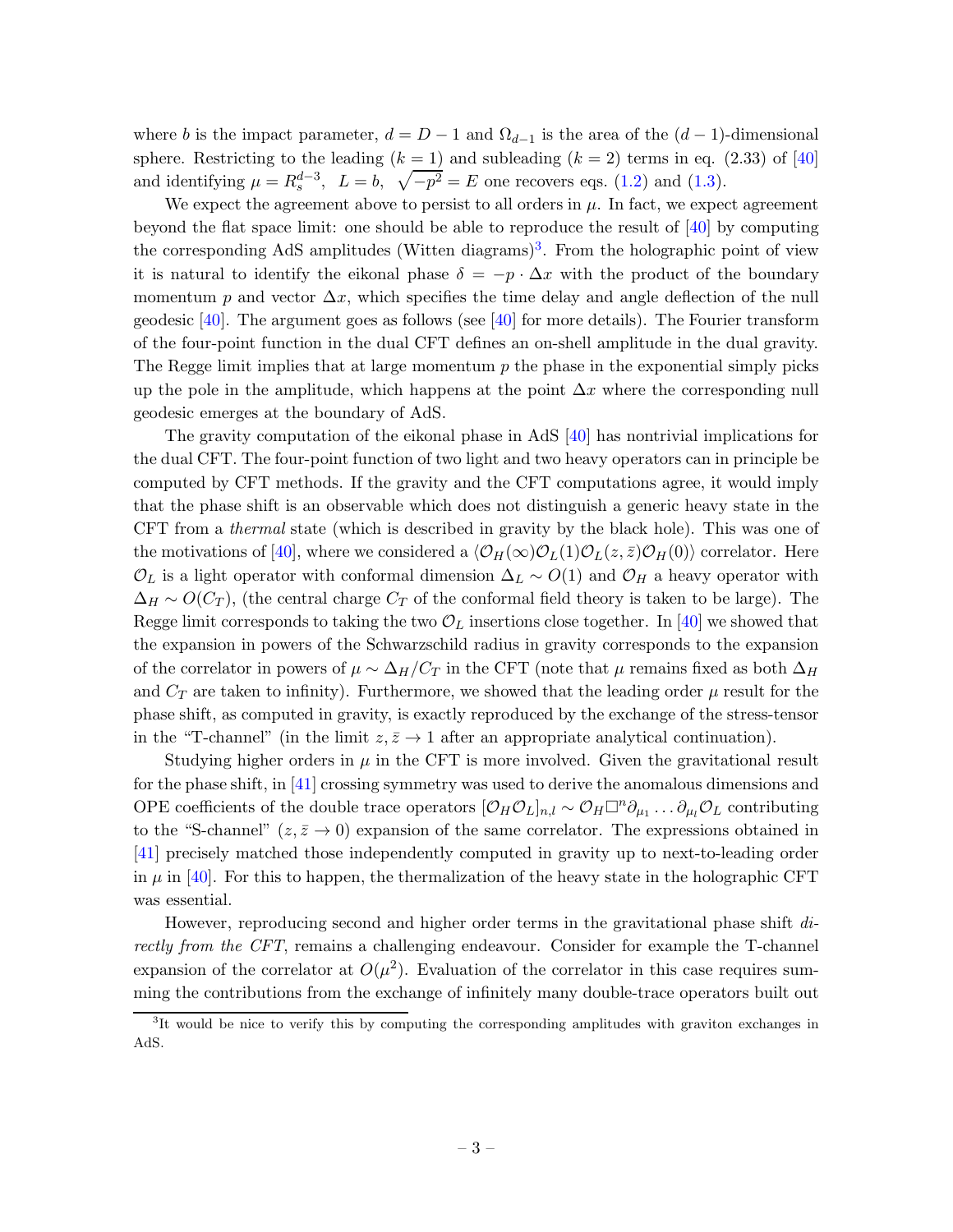of products of the stress tensor (henceforth referred to as double stress tensor operators<sup>[4](#page-4-0)</sup>). In the standard analytic bootstrap approach, typically one studies kinematic limits where finitely many operators dominate in a particular channel. Harnessing the power of crossing symmetry then enables one to infer non-perturbative information about the spectrum and the OPE coefficients appearing in the other channel. In cases where both sides of the crossing equations involve infinite sums, one often needs to perform the summation before taking any kinematics limit. Unless one knows the OPE coefficients of these infinitely many operators, it is not clear how to proceed.

The  $d = 2$  case provides a solvable model, where these issues are very clearly illustrated. In this case the infinite-dimensional Virasoro symmetry constrains the full stress tensor sector completely. All multi-stress-tensor contributions can be summed into the Virasoro vacuum block, which can be computed at large  $C_T$  [\[42](#page-27-3)[–44](#page-27-4)]. As explained in [\[40](#page-27-0)], to compute the phase shift at  $O(\mu^2)$ , one needs to first sum over an infinite number of double stress tensor operators of increasing spin. This sum produces  $\log^2 z$  and  $\log z$  terms which after analytic continuation of z around zero give rise to double and single poles at  $z = 1$ . The leading pole is consistent with the exponentiation of the  $\mathcal{O}(\mu)$  result while the subleading pole encodes the value of the phase shift at order  $\mu^2$ .

In higher dimensions we have to work harder. In this paper we will mostly consider the  $d = 4$  case, although we do not expect any conceptual differences in other dimensions. In  $d = 4$ , a set of OPE coefficients  $C_{\mathcal{O} \mathcal{O} T^k}$  between two scalars and a multi-stress tensor have recently been computed in  $[45]$  $[45]$  $[45]$  for holographic CFTs<sup>5</sup>. It has also been argued in  $[45]$  that at each power of  $k$ , the OPE coefficients for the leading twist multi stress tensors are universal (independent of the higher derivative corrections to the bulk gravitational Lagrangian). We conjecture a formula which fits all the OPE coefficients with the leading twist double stress tensors  $(k = 2)$  listed in [\[45](#page-27-5)] (and is consistent with many more OPE coefficients which we computed by following the prescription of [\[45](#page-27-5)]). Using this conjectured formula we managed to sum the contributions of all leading twist double-stress-tensor operators and hence obtain the  $O(\mu^2)$  correlator in the lightcone limit  $\bar{z} \to 1$ . Furthermore, the resulting compact and closed-form expression is used to extract the behavior of the  $\langle \mathcal{O}_H(\infty) \mathcal{O}_L(1) \mathcal{O}_L(z,\bar{z}) \mathcal{O}_H(0) \rangle$ correlator both in the large impact parameter sector of the Regge limit and in the small  $z$ lightcone region. In the former case, an independent computation of the same correlator from the S-channel has been performed in [\[41](#page-27-2)] and agrees perfectly with the T-channel result of this paper. In the latter case, the S-channel computation to  $O(\mu^2)$  contained herein is new. We observe precise agreement in both cases.

These results yield an independent check of our proposal for the OPE coefficients of double stress tensor operators while providing strong evidence in favor of thermalization for generic heavy states in holographic CFTs.

<sup>&</sup>lt;sup>4</sup>Things are slightly more subtle than that, but we still call them double stress tensor operators. The subtlety will be commented on later on.

<span id="page-4-1"></span><span id="page-4-0"></span><sup>&</sup>lt;sup>5</sup>See also [\[46\]](#page-27-6) for generalizations involving the inclusion of matter in the bulk.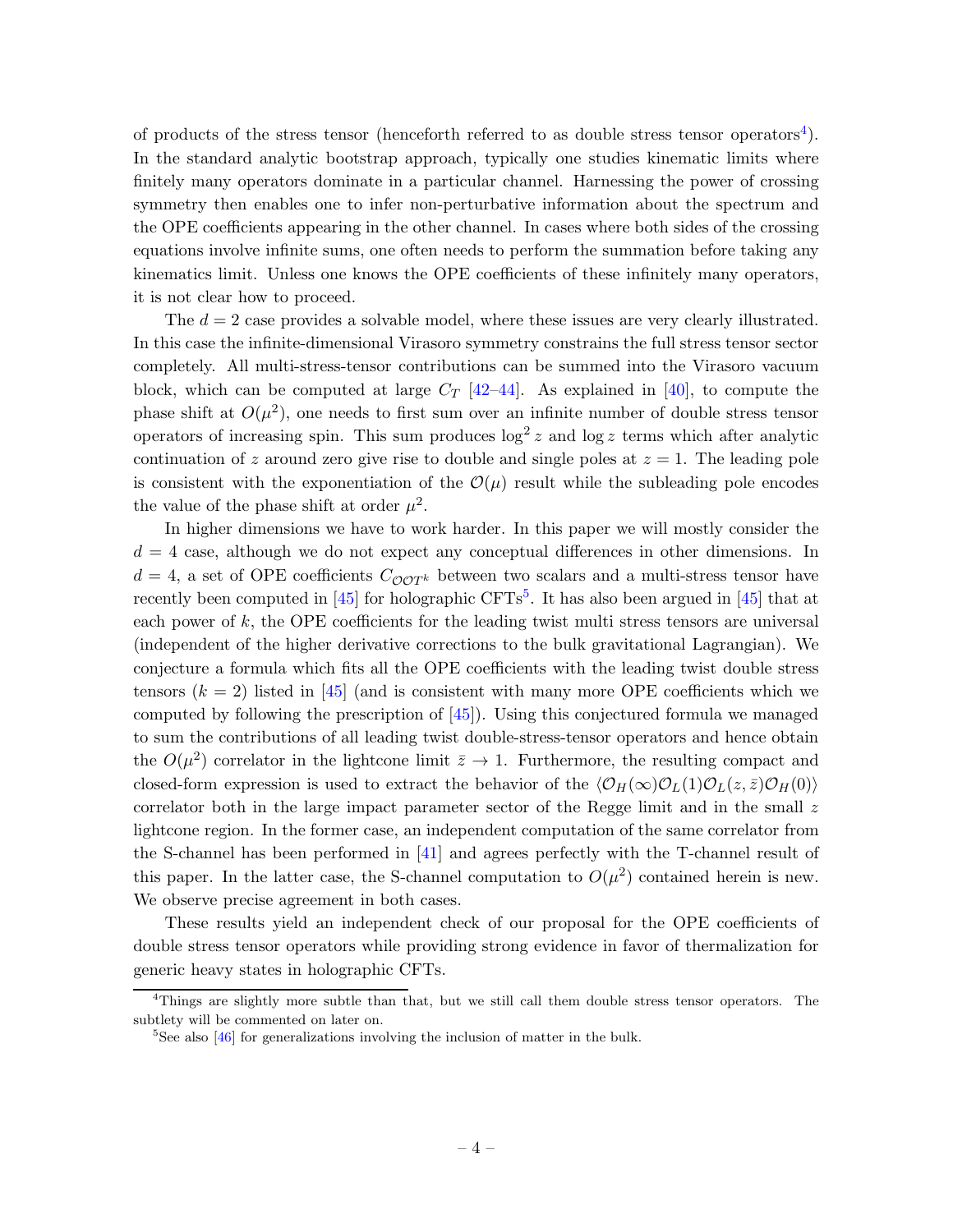#### 1.2 Summary of the results

We will consider a four-dimensional unitary CFT with a large central charge  $C_T \sim N^2$ , which admits an expansion around the mean free theory at  $N = \infty$ . An important consequence is the existence of double trace operators in the spectrum of the theory – they are required by crossing symmetry  $[47, 48]$  $[47, 48]$ . We will also focus on CFTs whose spectrum of primary singletrace operators is characterised by an infinite gap  $\Delta_{qap}$  separating operators of spin greater than two from the rest.

A notable class of double-trace operators in this context concerns those constructed from the stress tensor, with dimension  $\Delta_{n,s} = 4 + 2n + s$ , spin s and twist  $\Delta_{n,s} - s = 4 + 2n$  (to leading order in  $1/C_T$ ):

$$
[T^2]_{n,s} \equiv T_{\mu\nu} \Box^n \partial_{\mu_1} \dots \partial_{\mu_{s-4}} T_{\rho\sigma} + \dots \tag{1.4}
$$

Here, the . . . include terms built out of descendants of stress tensor and terms required by symmetrization and tracelessness. We are interested in extracting the OPE coefficient,

$$
C_{n,s}(\Delta) \equiv C_{\mathcal{O}\mathcal{O}[T^2]_{n,s}}\tag{1.5}
$$

between the double trace stress-tensor operators and two identical primary, scalar operators  $\mathcal O$ of dimension  $\Delta$ . Note that we have normalized the two-point functions of  $\mathcal O$  and all operators  $[T<sup>2</sup>]_{n,s}$  to have unit coefficient (this fixes the form of the conformal blocks, discussed in the following section).

Focusing on the lowest-twist double stress tensor OPE coefficient, i.e. the  $n = 0$  case, we propose that:

$$
C_{0,s}(\Delta) = C_{\mathcal{O}\mathcal{O}[T^2]_{0,s}} = \frac{160}{3} \frac{1}{C_T} \frac{\Delta}{\Delta - 2} a_s \left[ \Delta^2 + b_s \Delta + c_s \right] + O(1/C_T^2), \tag{1.6}
$$

for any  $\Delta \neq 2$ , where

<span id="page-5-1"></span>
$$
b_s = -1 + \frac{36}{s(s+3)} + c_s
$$
  

$$
c_s = \frac{288}{(s-2)s(s+3)(s+5)}.
$$
 (1.7)

and

<span id="page-5-0"></span>
$$
a_s^2 = \frac{(s-2)s(s+3)(s+5)(2s+3)}{8(s-3)(s-1)(s+1)(s+2)(s+4)(s+6)} \times \frac{\Gamma(s+2)^2}{\Gamma(2s+4)}.
$$
 (1.8)

It is very easy to check that these equations are consistent with the OPE coefficients computed in [\[45](#page-27-5)] for a few double stress tensor operators of low spin. In fact, a slight generalization of the arguments of  $\begin{bmatrix} 45 \end{bmatrix}$  allows one to prove eq.  $(1.8)$  – this proof is presented in section [5,](#page-14-0) where we also write down a generalization of  $(1.8)$  to any d.

To verify [\(1.7\)](#page-5-1) we perform two nontrivial independent checks. As we review below, in the context of holographic CFTs, multi-stress-tensor operators play a central role in the determination of the heavy-heavy-light-light (HHLL) four-point function,

$$
G(z,\bar{z}) = \lim_{x_4 \to \infty} x_4^{2\Delta_H} \langle \mathcal{O}_H(x_4) \mathcal{O}_L(1) \mathcal{O}_L(z,\bar{z}) \mathcal{O}_H(0) \rangle, \qquad (1.9)
$$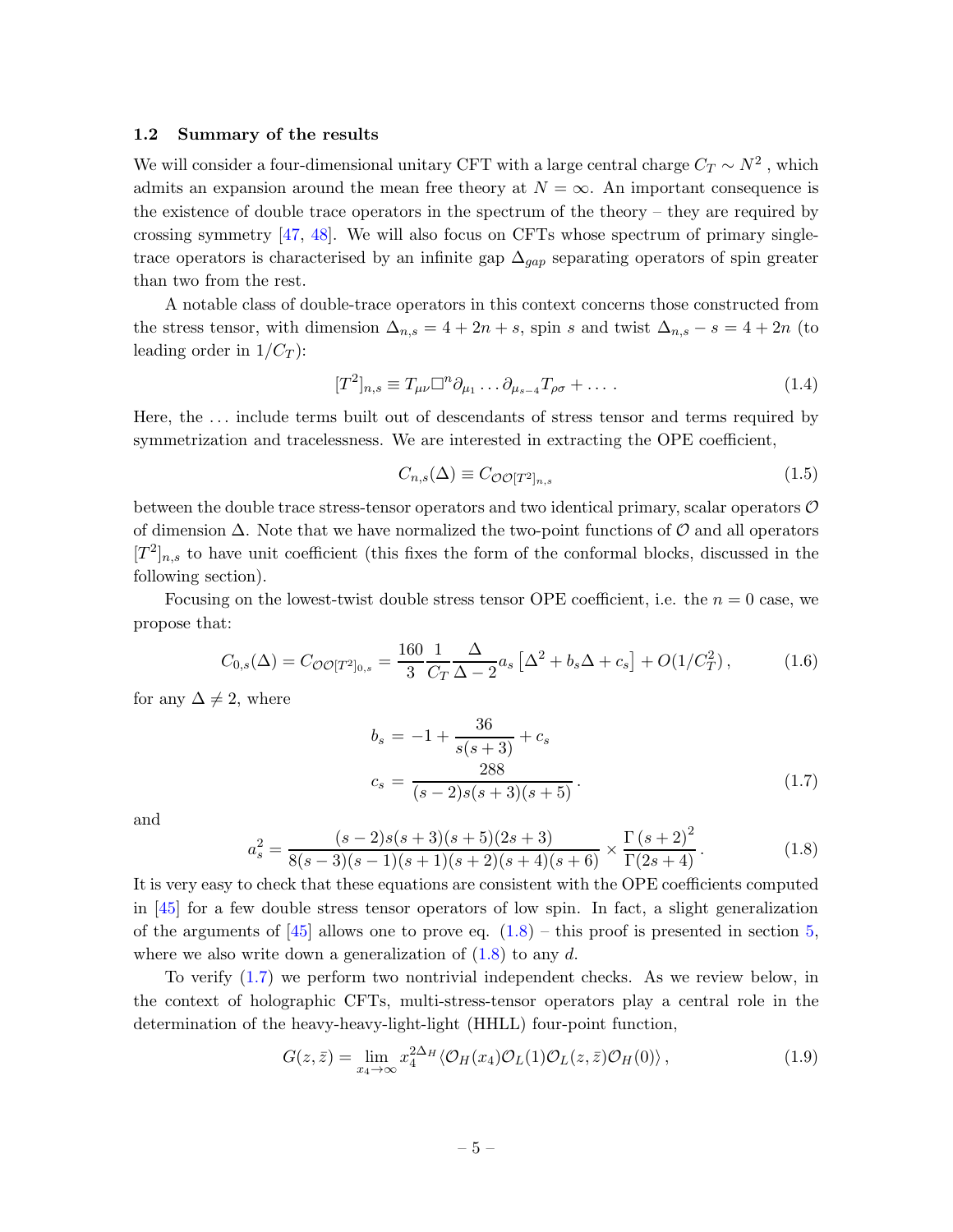where  $\mathcal{O}_H$  denotes an operator whose conformal dimension  $\Delta_H$  scales with  $C_T$ , whereas  $\mathcal{O}_L$ denotes an operator whose dimension  $\Delta_L$  is of order one (scales like  $C_T^0$ ).

In the limit  $\bar{z} \to 1$ , the dominant contribution in the T-channel expansion  $(\mathcal{O}_L(z,\bar{z}) \to$  $\mathcal{O}_L(1)$ ) is due to the operators of lowest twist. Expanding further in powers of  $\mu \sim \Delta_H/C_T$ , one identifies the leading contribution coming from the identity operator at  $\mathcal{O}(\mu^0)$ , the stresstensor operator of twist two at  $\mathcal{O}(\mu)$  and the double-stress-tensor operators of lowest twist  $(n = 0)$  at  $\mathcal{O}(\mu^2)$ . Using the above OPE formula, one can sum over the relevant conformal blocks to the following lightcone behavior of the correlator at  $\mathcal{O}(\mu^2)$ :

<span id="page-6-0"></span>
$$
G(z,\bar{z})|_{\mu^2} \underset{z \to 1}{\simeq} \frac{\left[ (1-z)(1-\bar{z}) \right]^{-\Delta_L+2}}{(1-z)^2} \left( \frac{\Delta_L}{\Delta_L - 2} \right) \frac{1}{28800} \times \left[ (\Delta_L - 4)(\Delta_L - 3) f_3(z)^2 + \frac{15}{7} (\Delta_L - 8) f_2(z) f_4(z) + \frac{40}{7} (\Delta_L + 1) f_1(z) f_5(z) \right]
$$
\n(1.10)

where

<span id="page-6-1"></span>
$$
f_a(z) \equiv (1-z)^a {}_2F_1(a, a, 2a, 1-z), \qquad (1.11)
$$

and " $\approx \frac{1}{z-1}$ " implies equality up to subleading terms in  $(1-\overline{z})$ . It is impressive that the result is of such a compact form. We shall discuss possible relations of the light-cone limit with "eikonalization" in 4d CFT in Section [6.](#page-16-0)

The first non-trivial check of eq.  $(1.10)$  involves taking the large impact parameter regime of the Regge limit. This indeed reproduces the corresponding expression obtained earlier in [\[41](#page-27-2)]. Another check involves taking the subsequent  $z \to 0$  limit of the lightcone result eq.  $(1.10)$ . This produces

$$
G(z,\bar{z})|_{\mu^2} \underset{z \to 1, z \to 0}{\simeq} (1-\bar{z})^{2-\Delta_L} \frac{\Delta_L}{\Delta_L - 2} \left\{ \frac{1}{32} \Delta_L (\Delta_L - 1) \log^2 z + \frac{1}{16} \left( 3\Delta_L^2 - 7\Delta_L - 1 \right) \log z + \cdots \right\}
$$
\n(1.12)

which can be exactly matched to the respective limit of the correlator computed in the crossing channel, provided  $\mathcal{O}(\mu^2)$  anomalous dimensions of certain heavy-light double trace operators. Fortunately, the results for these anomalous dimensions are available [\[40\]](#page-27-0). Again, we observe perfect agreement.

## 1.3 Outline

The rest of the paper is organized as follows. In Section [2,](#page-7-0) we set up notations and write general expressions for the heavy-heavy-light-light correlator in the T- and S-channels. In Section [3,](#page-8-0) we use the conjectured OPE coefficients in the T-channel to perform the sum over the leading twist double stress tensor conformal blocks, deriving an explicit  $\mathcal{O}(\mu^2)$  expression for the correlator in the lightcone limit  $\bar{z} \to 1$ . In Section [4](#page-12-0) we compute the subsequent  $z \to 0$ behavior of the lightcone correlator using the S-channel data and verify its agreement with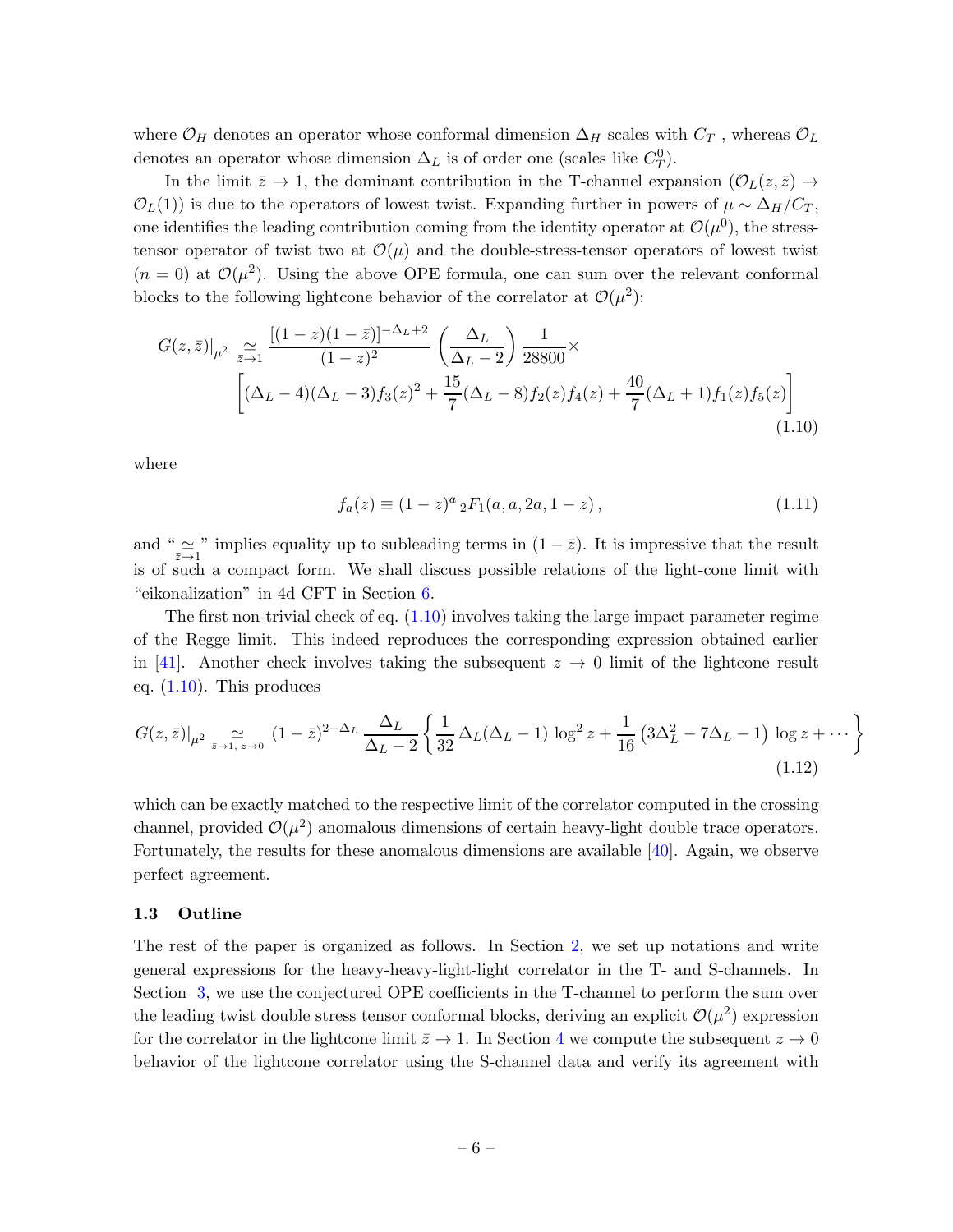the T-channel result. We also show that the Regge limit of the correlator, obtained using the phase shift, agrees with the results of Section [3.](#page-8-0) Following that, in Section [5,](#page-14-0) we prove eq. [\(1.8\)](#page-5-0) and generalise it to any number of dimensions d. We discuss our results in Section [6.](#page-16-0) Appendix [A](#page-18-0) proves a useful identity relating hypergeometric functions while Appendix [B](#page-18-1) provides the details of the summations performed in Section [3.](#page-8-0) Appendix [C](#page-20-0) discusses the case of two-dimensional CFT.

### <span id="page-7-0"></span>2 Heavy-heavy-light-light correlator in holographic CFTs

In this section, the crossing relations for a heavy-heavy-light-light correlator of pairwise identical scalars are reviewed. We consider large N CFTs, with  $N^2 \sim C_T$  and  $C_T$  the central charge, with a parametrically large gap  $\Delta_{gap}$  in the spectrum of single trace operators with spin  $J > 2$ . The object that we study is a four-point correlation function between two light scalar operators  $\mathcal{O}_L$ , with scaling dimension  $\Delta_L$  of order one, and two heavy scalar operators  $\mathcal{O}_H$ , with scaling dimension  $\Delta_H$  of order  $C_T$ . The relevant correlation function is

$$
\langle \mathcal{O}_H(x_4)\mathcal{O}_L(x_3)\mathcal{O}_L(x_2)\mathcal{O}_H(x_1)\rangle = \frac{\mathcal{A}(u,v)}{x_{14}^{2\Delta_H}x_{23}^{2\Delta_L}},\tag{2.1}
$$

where u, v are the cross-ratios defined as  $6$ 

$$
u = (1 - z)(1 - \bar{z}) = \frac{x_{14}^2 x_{23}^2}{x_{13}^2 x_{24}^2}
$$
  

$$
v = z\bar{z} = \frac{x_{12}^2 x_{34}^2}{x_{13}^2 x_{24}^2}
$$
 (2.2)

and  $x_{ij} = x_i - x_j$ . Conformal symmetry allows us to fix the positions of three out of four operators and focus on

<span id="page-7-2"></span>
$$
G(z,\bar{z}) = \lim_{x_4 \to \infty} x_4^{2\Delta_H} \langle \mathcal{O}_H(x_4) \mathcal{O}_L(1) \mathcal{O}_L(z,\bar{z}) \mathcal{O}_H(0) \rangle = \frac{\mathcal{A}(z,\bar{z})}{[(1-z)(1-\bar{z})]^{\Delta_L}}.
$$
 (2.3)

The four point function [\(2.3\)](#page-7-2) can be expanded in the S-channel,  $\mathcal{O}_L(z,\bar{z}) \to \mathcal{O}_H(0)$ , as

<span id="page-7-3"></span>
$$
G(z,\bar{z}) = (z\bar{z})^{-\frac{1}{2}(\Delta_H + \Delta_L)} \sum_{\tau,\ell} P_{\tau,\ell}^{HL,HL} g_{\tau,\ell}^{\Delta_{HL}, -\Delta_{HL}}(z,\bar{z}), \qquad (2.4)
$$

where we defined

<span id="page-7-4"></span>
$$
P_{\tau,\ell}^{HL,HL} = \left(-\frac{1}{2}\right)^{\ell} \lambda_{\mathcal{O}_H \mathcal{O}_L \mathcal{O}} \lambda_{\mathcal{O}_L \mathcal{O}_H \mathcal{O}},\tag{2.5}
$$

and  $\Delta_{HL} = \Delta_H - \Delta_L$ . Here  $\lambda_{\mathcal{O}_1\mathcal{O}_2\mathcal{O}_3}$  denote the relevant OPE coefficients and the sum runs over primaries O of spin  $\ell$  and twist  $\tau \equiv \Delta - \ell$  with corresponding conformal blocks denoted by  $g_{\tau,\ell}$ .

<span id="page-7-1"></span><sup>&</sup>lt;sup>6</sup>Note the slightly non-standard definition of  $(u, v)$  here.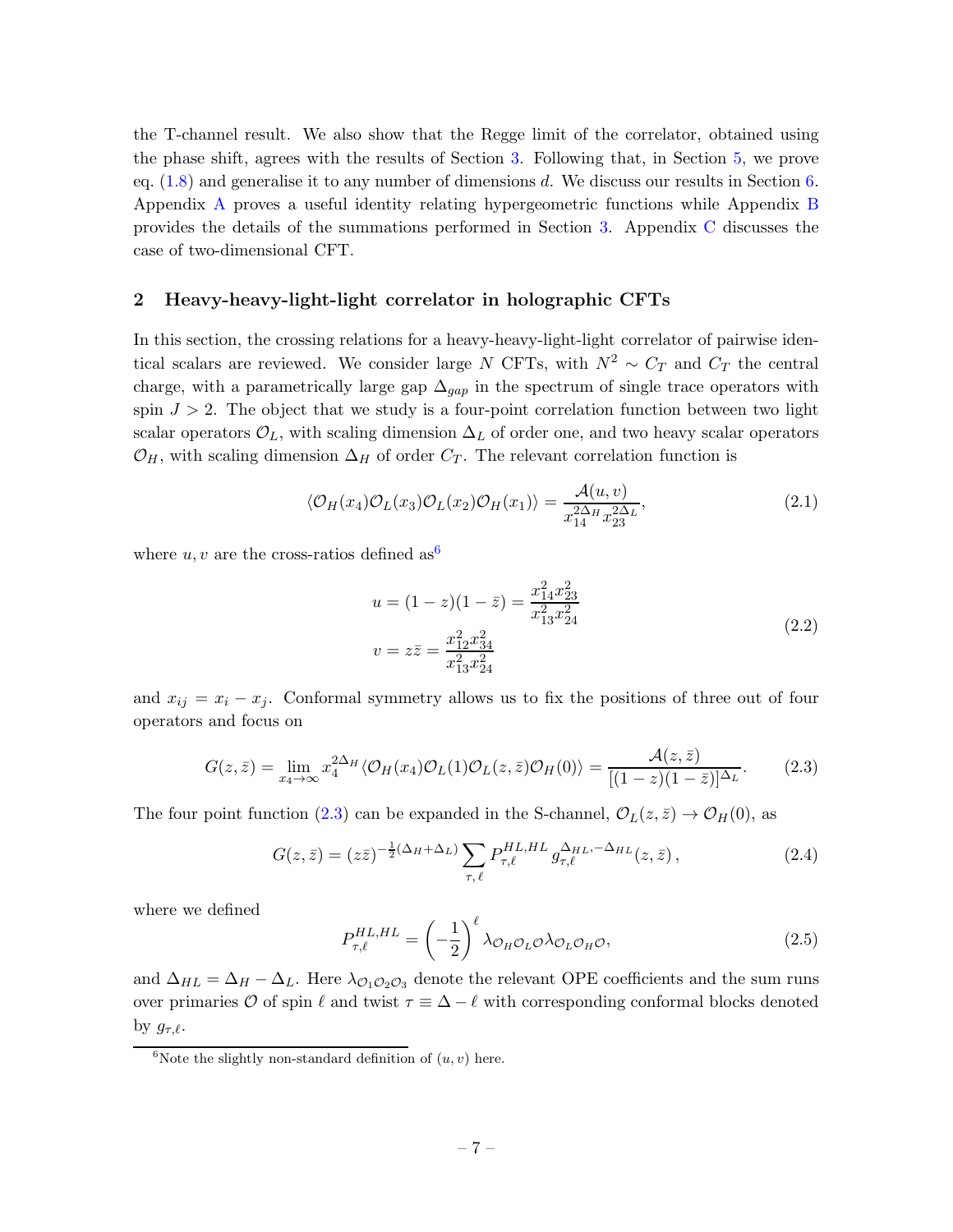Likewise, Eq. [\(2.3\)](#page-7-2) can be expanded in the T-channel,  $\mathcal{O}_L(z,\bar{z}) \to \mathcal{O}_L(1)$ , as follows

<span id="page-8-1"></span>
$$
G(z,\bar{z}) = \frac{1}{[(1-z)(1-\bar{z})]^{\Delta}} \sum_{t,s} P_{t,s}^{HH,LL} g_{t,s} (1-z, 1-\bar{z}), \qquad (2.6)
$$

where

$$
P_{t,s}^{HH,LL} = \left(-\frac{1}{2}\right)^s \lambda_{\mathcal{O}_H \mathcal{O}_H \mathcal{O}} \lambda_{\mathcal{O}_L \mathcal{O}_L \mathcal{O}} ,\qquad (2.7)
$$

and the sum runs over primary operators  $\mathcal O$  of spin s and twist t.

The equality of  $(2.4)$  and  $(2.6)$  constitutes an example of a crossing relation. In both channels the sum is over an infinite set of conformal blocks, each of which contains the contribution from a primary operator and all its descendants. Here, to distinguish between the generically different primary operators contributing in the T- and S-channel, we denoted their twists and spin by  $(t, s)$  and  $(\tau, \ell)$  respectively.

In this article we focus on the lightcone limit,  $u \ll 1$  with  $v =$  fixed, or equivalently,  $\bar{z} \to 1$ and  $z =$  fixed. We will further distinguish two cases: the first corresponds to the  $u \ll v \ll 1$ regime of the lightcone limit, where  $\bar{z}$  is sent to unity followed by  $z \to 0$ . The second is slightly more involved and makes contact with the Regge limit. It requires performing an analytic continuation of the lightcone limit result, by taking  $z \to ze^{-2i\pi}$ , followed by  $z \to 1$ . We will refer to the former case as the small  $z$  or small  $v$  regime of the lightcone limit and to the latter, as the large impact parameter region of the Regge limit.

Finally, let us note that on general grounds we expect that the correlator can be expressed as a series expansion in the parameter  $\mu$  defined as

$$
\mu = \frac{4\Gamma(d+2)}{(d-1)^2 \Gamma(d/2)^2} \frac{\Delta_H}{C_T},
$$
\n(2.8)

<span id="page-8-0"></span>which is kept fixed as  $C_T \rightarrow \infty$ . Our conventions mostly follow those of [\[40](#page-27-0), [41\]](#page-27-2).

### 3 T-channel expansion in the lightcone limit

In this section we will focus on the T-channel expansion of the correlator. In particular, we will produce a closed form result to  $\mathcal{O}(\mu^2)$  in the lightcone limit,  $u \ll 1$ .

In the T-channel expansion, only the OPE coefficients may depend on the external operator's dimensions, we may thus write

$$
P_{t,s}^{(HH,LL)} = \sum_{k \ge 0} P_{t,s}^{(HH,LL);(k)} \mu^k, \qquad (3.1)
$$

which allows us to express the T-channel expansion as follows:

$$
G(z,\bar{z}) = \frac{1}{[(1-z)(1-\bar{z})]^{\Delta_L}} \sum_{k=0}^{\infty} \mu^k \left[ \sum_{t,s} P_{t,s}^{(HH,LL);(k)} g_{t,s}^{(HH,LL)}(1-z, 1-\bar{z}) \right].
$$
 (3.2)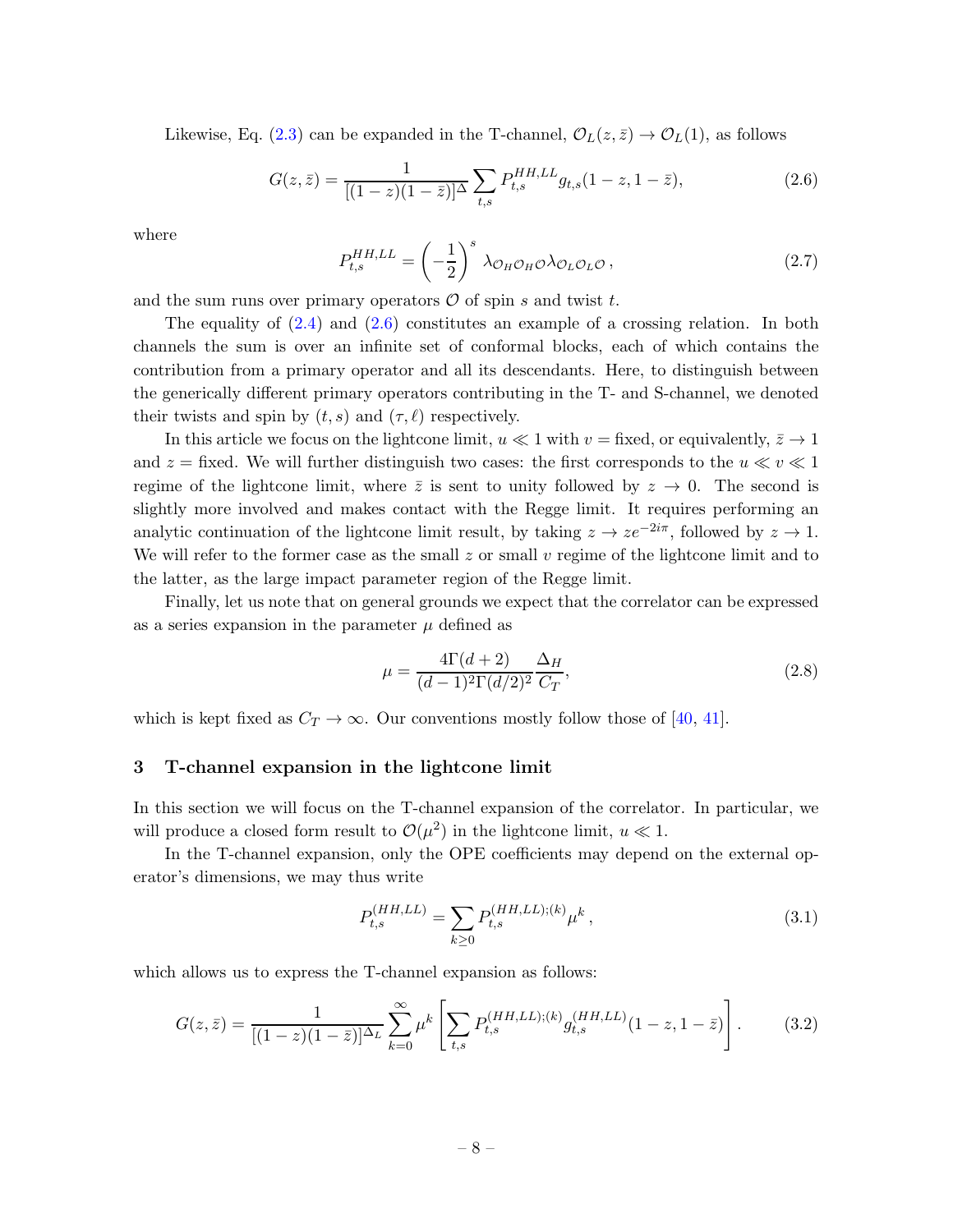Further taking the limit  $u \ll 1$  results in

<span id="page-9-1"></span>
$$
G(z,\bar{z}) \underset{u \ll 1}{\simeq} u^{-\Delta_L} \sum_{k=0}^{\infty} \mu^k u^{\frac{1}{2}t_m} (1-v)^{-\frac{t_m}{2}} \left[ \sum_{s_m} P_{t_m,s_m}^{(HH,LL);(k)} f_{\frac{t_m}{2} + s_m}(v) \right],\tag{3.3}
$$

where we used the fact that the dominant contribution at each order in  $\mu$  comes from operators of minimum twist denoted by  $t_m$ , and approximated the conformal blocks by  $[47, 48]^7$  $[47, 48]^7$  $[47, 48]^7$  $[47, 48]^7$ 

$$
g_{t_m,s_m}^{(HH,LL)}(u,v) \underset{u \ll 1}{\simeq} u^{\frac{t_m}{2}} (1-v)^{-\frac{t_m}{2}} f_{\frac{t_m}{2}+s_m}(1-v),
$$
  

$$
f_{\frac{t_m}{2}+s_m}(v) \equiv (1-v)^{\frac{t_m}{2}+s_m} {}_2F_1 \left[ \frac{t_m}{2} + s_m, \frac{t_m}{2} + s_m, t_m + 2s_m, 1-v \right].
$$
 (3.4)

Note that the summation in brackets in  $(3.3)$  is over operators of the same minimum twist  $t_m$  but varied spins  $s_m$ . For reasons of convenience we henceforth denote

<span id="page-9-3"></span>
$$
P_{t,s}^{(k)} \equiv P_{t,s}^{(HH,LL);(k)}.
$$
\n(3.5)

To leading order in  $\mu$ , *i.e.*,  $O(\mu^0)$ , the dominant contribution to the correlator comes from the identity operator. Moving on to  $O(\mu)$ , single-trace operators of minimum twist dominate. These are conserved currents. In a generic holographic CFT without additional symmetries, we expect only one such conserved current, *i.e.*, the stress tensor operator. In this case,  $t_m = d - 2$  and  $s_m = 2$ , while the OPE coefficients are fixed by the Ward identity to

$$
P_{d-2,2}^{(1)} = \frac{\Delta_L}{4} \frac{\Gamma(\frac{d}{2} + 1)^2}{\Gamma(d+2)}.
$$
\n(3.6)

The  $\mathcal{O}(\mu)$  contribution to the correlator is then

$$
G(u,v)|_{\mu} \underset{u \ll 1}{\simeq} u^{-\Delta_L} u^{\frac{d-2}{2}} \frac{\Delta_L}{4} \frac{\Gamma(\frac{d}{2}+1)^2}{\Gamma(d+2)} (1-v)^2 {}_2F_1\left[\frac{d}{2}+1, \frac{d}{2}+1, d+2, 1-v\right]. \tag{3.7}
$$

Further taking the limit,  $v \to 0$ , leads to:

<span id="page-9-2"></span>
$$
G(u,v)|_{\mu} \underset{u \ll v \ll 1}{\simeq} -u^{-\Delta_L} u^{\frac{d-2}{2}} \frac{\Delta_L}{4} \left( 2 \, H_{\frac{d}{2}} + \ln v \right) \,, \tag{3.8}
$$

where  $H_a$  denotes the a-th harmonic number.

Considering further terms quadratic in  $\mu$ , we focus on the contribution of double-trace operators built from the stress tensor. In higher dimensional CFTs there are three types of such operators, depending on whether none, one or two pairs of indices are contracted. The minimum twist ones necessarily belong to the first class, with twist  $t_m = 2(d-2)$ . There are infinitely many such operators of minimum twist, schematically denoted by  $T_{\mu\nu}\partial_{\rho_1}\cdots\partial_{\rho_{s-4}}T_{\kappa\lambda}$ , with spin ranging from  $s_m = 4$  all the way to infinity. Note however that only even spin operators contribute in the OPE of two identical operators, hence  $s_m = 4, 6, 8, \cdots$ .

<span id="page-9-0"></span><sup>&</sup>lt;sup>7</sup>Note that our notations here are slightly different from those in  $[47, 48]$  $[47, 48]$ .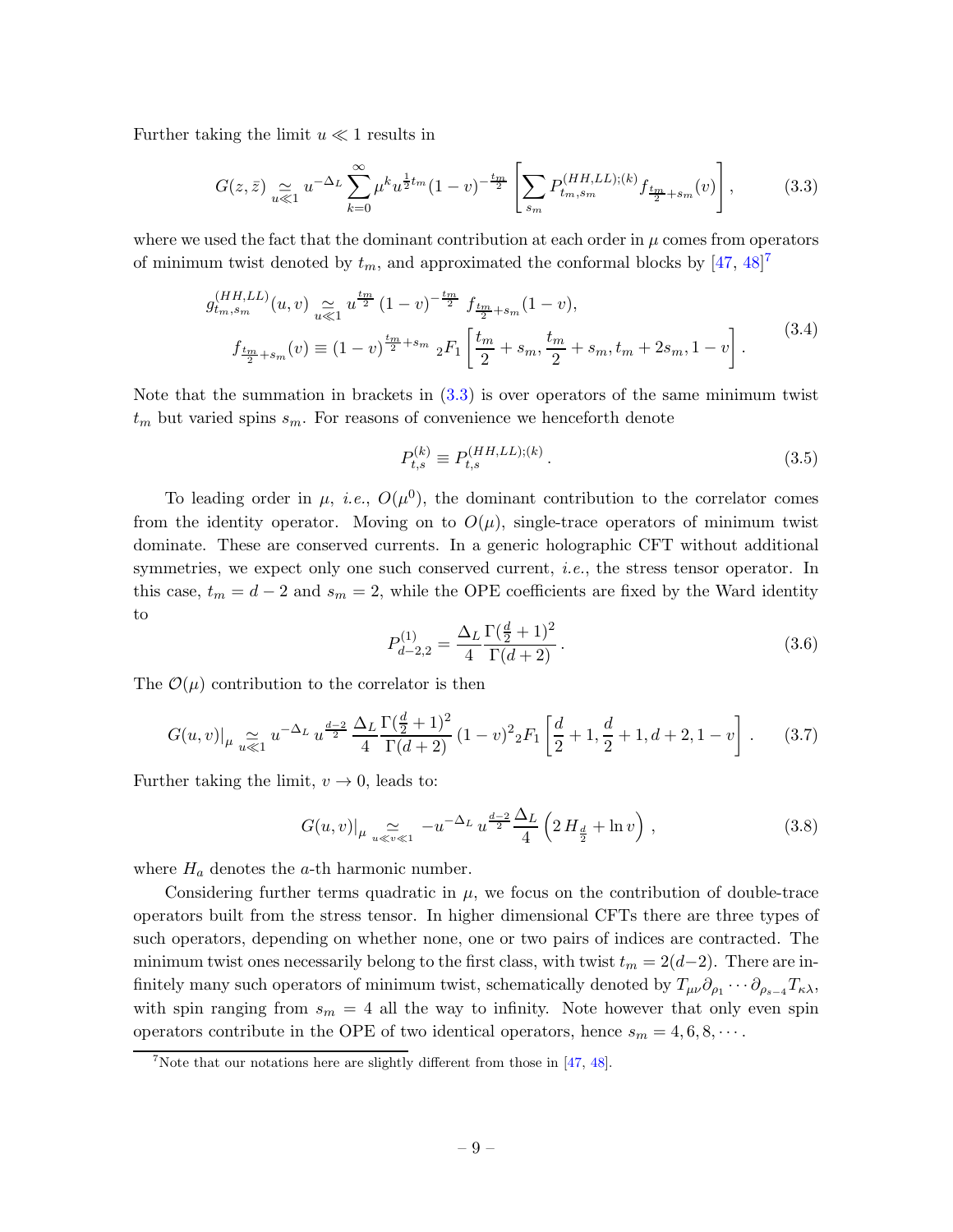We are now ready to address the main objective of this section, which is to use the conjectured OPE coefficients to explicitly perform the summation over the infinite tower of operators contributing in the T-channel expansion at  $\mathcal{O}(\mu^2)$  in the limit  $u \ll 1$ . In what follows we focus on holographic CFTs in  $d = 4$ . Explicitly, we need to evaluate:

<span id="page-10-1"></span>
$$
G(u,v)|_{\mu^2} \underset{u \ll 1}{\simeq} u^{-\Delta+2} (1-v)^2 \sum_{s=4,6,\cdots}^{\infty} P_{4,s}^{(2)} f_{2+s}(v) \tag{3.9}
$$

where we dropped the subscript denoting minimum twist to simplify the notation. To perform the sum we will use the conjectured OPE coefficients whose product reads<sup>[8](#page-10-0)</sup>

<span id="page-10-4"></span>
$$
P_{4,s}^{(2)} = \frac{\Delta_L}{\Delta_L - 2} a_s^2 \left[ \Delta_L^2 + b_s \Delta_L + c_s \right] , \qquad (3.10)
$$

with

<span id="page-10-5"></span>
$$
b_s = -1 + \frac{36}{s(s+3)} + c_s
$$
  

$$
c_s = \frac{288}{(s-2)s(s+3)(s+5)}
$$
 (3.11)

and

$$
a_s^2 = \frac{(s-2)s(s+3)(s+5)(2s+3)}{8(s-3)(s-1)(s+1)(s+2)(s+4)(s+6)} \times \frac{\Gamma(s+2)^2}{\Gamma(2s+4)}.
$$
(3.12)

Next, we set  $s \equiv 2m + 4$ , and split the sum in  $(3.9)$  into three parts:

<span id="page-10-2"></span>
$$
G(u, v)|_{\mu^2} \underset{u \ll 1}{\simeq} u^{-\Delta_L} u^2 \frac{\Delta_L}{\Delta_L - 2} (S_a + S_b + S_c) , \qquad (3.13)
$$

<span id="page-10-3"></span>where

$$
S_a \equiv \sum_{s=4,6,\dots}^{\infty} a_s^2 (1-v)^s {}_2F_1[2+s, 2+s, 8+2s, 1-v]
$$
  
= 
$$
\sum_{m=0}^{\infty} q_2(m)(1-v)^{2m+4} {}_2F_1[6+2m, 6+2m, 12+4m, 1-v],
$$
 (3.14)

<span id="page-10-0"></span><sup>&</sup>lt;sup>8</sup>An analogous expression for  $d = 2$  is given in Appendix [C.](#page-20-0) In  $d = 2$ , such an OPE formula can be proven by studying the heavy-heavy-light-light Virasoro vacuum block or by a direct construction of the double stress operators. Both of these methods are presented in Appendix [C.](#page-20-0)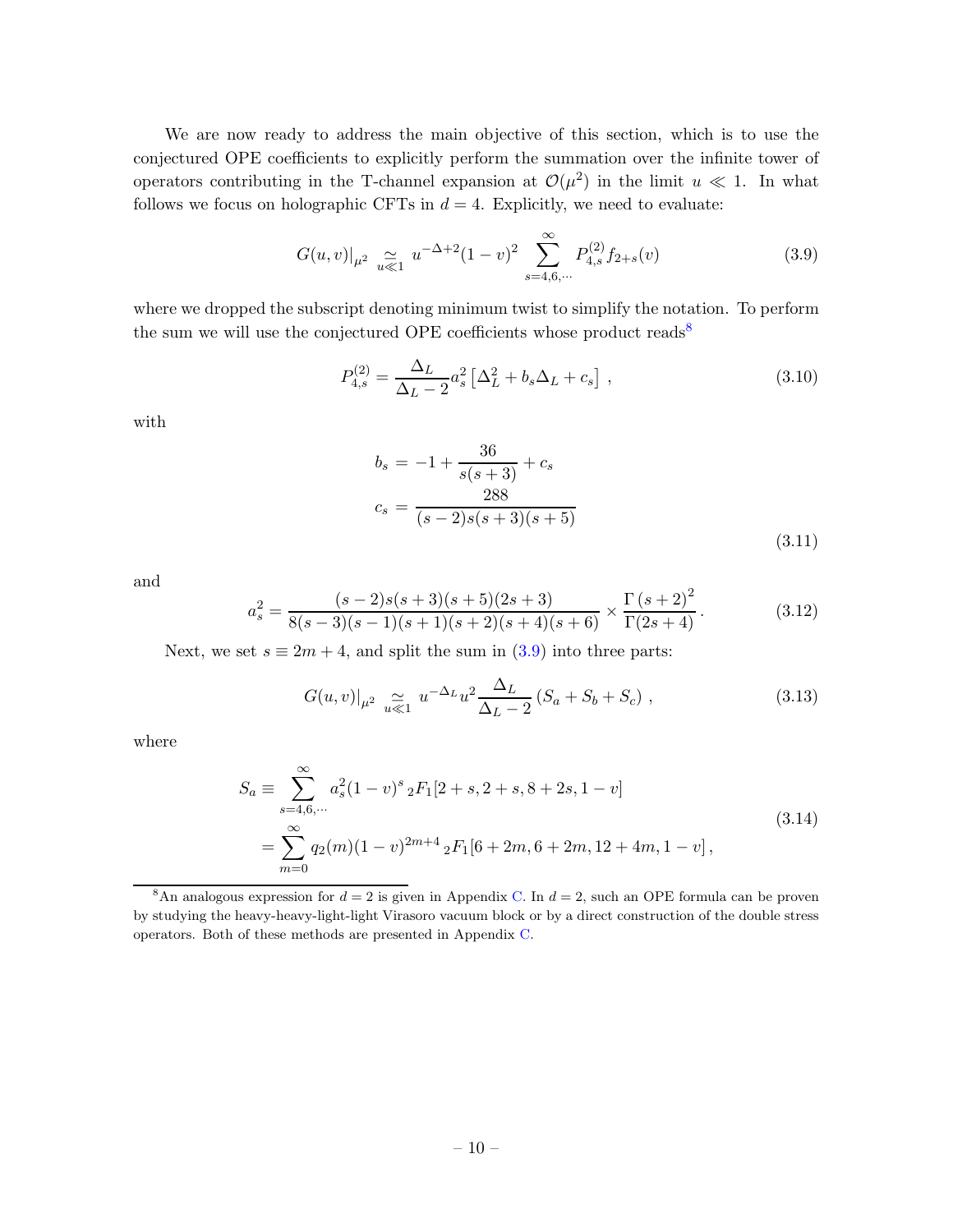<span id="page-11-4"></span>
$$
S_b \equiv \sum_{s=4,6,\cdots}^{\infty} a_s^2 b_s (1-v)^s {}_2F_1[2+s, 2+s, 4+2s, 1-v]
$$
  
=  $-\sum_{m=0}^{\infty} q_2(m)(1-v)^{2m+4} {}_2F_1[6+2m, 6+2m, 12+4m, 1-v] +$   
+  $\sum_{m=0}^{\infty} 36 q_1(m) (1-v)^{2m+4} {}_2F_1[6+2m, 6+2m, 12+4m, 1-v] +$   
+  $\sum_{m=0}^{\infty} 288 q_0(m) (1-v)^{2m+4} {}_2F_1[6+2m, 6+2m, 12+4m, 1-v],$  (3.15)

<span id="page-11-3"></span>and

$$
S_c \equiv \sum_{s=4,6,\cdots}^{\infty} a_s^2 c_s (1-v)^s {}_2F_1[2+s, 2+s, 4+2s, 1-v] =
$$
  
= 288  $\sum_{m=0}^{\infty} q_0(m) (1-v)^{2m+4} {}_2F_1[6+2m, 6+2m, 12+4m, 1-v],$  (3.16)

with

<span id="page-11-0"></span>
$$
q_2(m) \equiv \frac{\sqrt{\pi}2^{-4m-12}(m+1)^2(m+2)^2(2m+7)(2m+9)\Gamma(2m+1)}{(m+3)(m+4)(m+5)\Gamma(2m+\frac{11}{2})}
$$
  
\n
$$
q_1(m) \equiv \frac{q_2(m)}{(2m+4)(2m+7)}, \quad q_0(m) \equiv \frac{q_2(m)}{(2m+2)(2m+4)(2m+7)(2m+9)}.
$$
\n(3.17)

It turns out that these three infinite sums can be performed with the help of the following identity for hypergeometric functions (for a proof see Appendix [A\)](#page-18-0):

<span id="page-11-2"></span>
$$
{}_{2}F_{1}[a,a,2a,w] {}_{2}F_{1}[b,b,2b,w] = \sum_{m=0}^{\infty} p[a,b,m]w^{2m} {}_{2}F_{1}[2m+a+b,2m+a+b,4m+2a+2b,w]
$$
  

$$
p[a,b,m] = \frac{2^{-4m}\Gamma(a+\frac{1}{2})\Gamma(b+\frac{1}{2})\Gamma(m+\frac{1}{2})\Gamma(a+m)\Gamma(b+m)\Gamma(a+b+m-\frac{1}{2})\Gamma(a+b+2m)}{\sqrt{\pi}\Gamma(a)\Gamma(b)\Gamma(m+1)\Gamma(a+m+\frac{1}{2})\Gamma(b+m+\frac{1}{2})\Gamma(a+b+m)\Gamma(a+b+2m-\frac{1}{2})},
$$
\n(3.18)

by expressing the coefficients  $q_i(m)$  in [\(3.17\)](#page-11-0) as linear combinations of the  $p[a, b, m]$  for certain values of  $(a, b)$  (the interested reader may consult Appendix [B](#page-18-1) for more details). The result is:

<span id="page-11-1"></span>
$$
G(z,\bar{z})|_{\mu^2} \underset{z \to 1}{\simeq} \frac{[(1-z)(1-\bar{z})]^{-\Delta_L+2}}{(1-z)^2} \left(\frac{\Delta_L}{\Delta_L-2}\right) \frac{1}{28800} \times \\ \times \left[ (\Delta_L-4)(\Delta_L-3)f_3(z)^2 + \frac{15}{7}(\Delta_L-8)f_2(z)f_4(z) + \frac{40}{7}(\Delta_L+1)f_1(z)f_5(z) \right] \tag{3.19}
$$

where we restored  $u = (1 - z)(1 - \overline{z})$ , set

$$
f_a(z) \equiv (1-z)^a {}_2F_1(a, a, 2a, 1-z), \qquad (3.20)
$$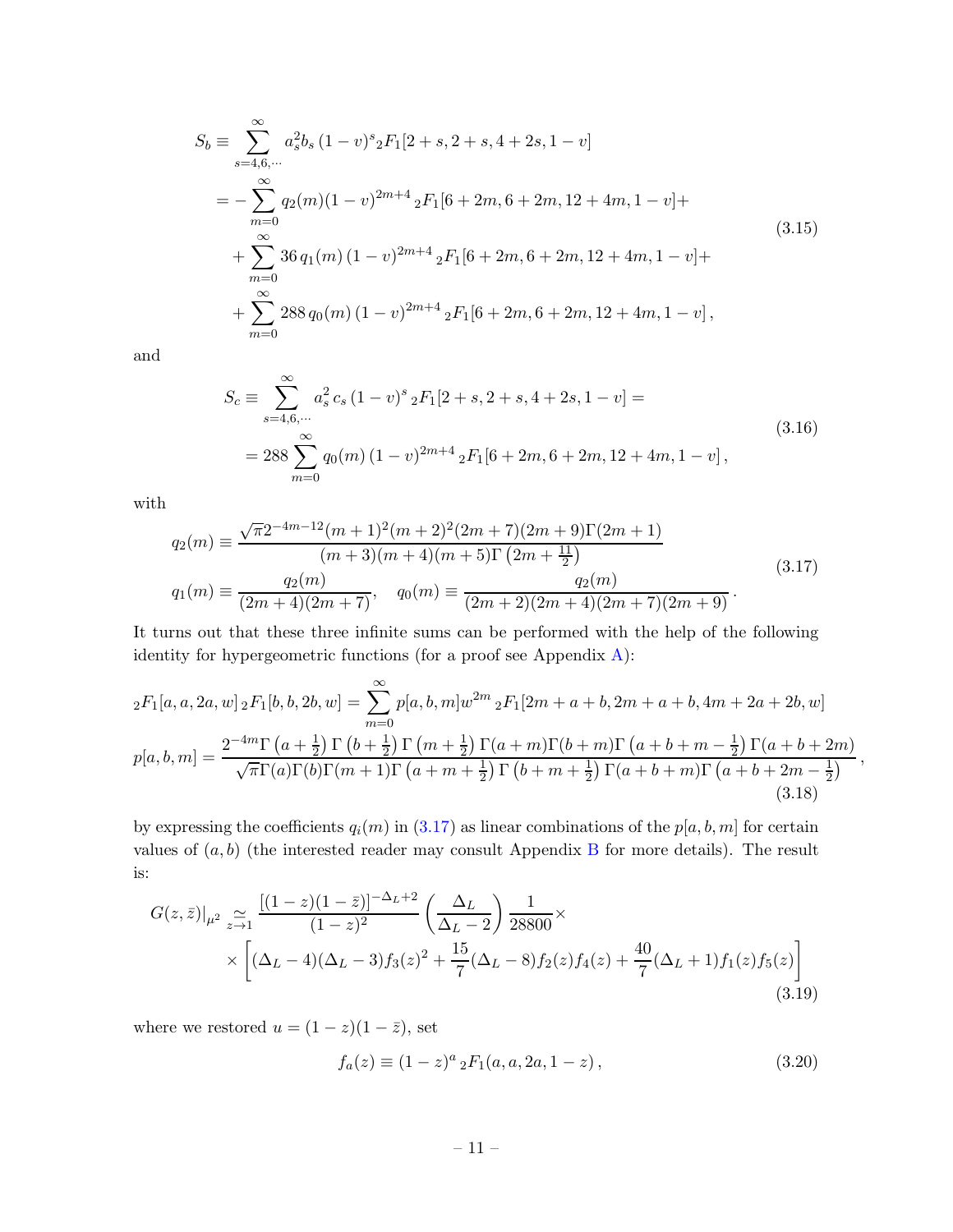and substituted  $v \simeq z$  since we are working in the limit  $\bar{z} \to 1$ . This is the exact expression of the correlator in the lightcone limit at  $\mathcal{O}(\mu^2)$ .

To check the validity of our result, we further determine the behavior of eq.[\(3.19\)](#page-11-1) in both the small z region of the lightcone limit and the large impact parameter regime of the Regge limit. This is because in the aforementioned regimes it is possible to compute the same correlator from the S-channel expansion.

Reaching the small  $z$  lightcone limit starting from  $(3.19)$ , requires further expanding the expression obtained around  $v \sim 0$ , or equivalently,  $z \ll 1$ . This leads to:

<span id="page-12-1"></span>
$$
G(z,\bar{z})|_{\mu^2} \underset{u \ll v \ll 1}{\simeq} (1-\bar{z})^{2-\Delta_L} \frac{\Delta_L}{\Delta_L - 2} \left[ \frac{1}{32} \Delta_L (\Delta_L - 1) \log^2 z + \frac{1}{16} \left( 3\Delta_L^2 - 7\Delta_L - 1 \right) \log z + \cdots \right].
$$
\n(3.21)

On the other hand, to evaluate the correlator in the large impact parameter Regge limit starting from [\(3.19\)](#page-11-1), we first analytically continue z around zero according to  $z \to z e^{-2\pi i}$ . We then set

$$
z = 1 - \sigma e^{\rho}, \qquad \bar{z} = 1 - \sigma e^{-\rho} \tag{3.22}
$$

and determine the behavior of  $(3.19)$  for small values of  $\sigma$ ,  $\sigma \ll 1$ . The result is:

<span id="page-12-2"></span>
$$
G(\sigma,\eta)|_{\mu^2} \underset{\rho \gg 1,\,\sigma \ll 1}{\simeq} \frac{1}{\sigma^{2\Delta_L}} \left[ -\frac{9\pi^2}{2} \frac{e^{-6\rho}}{\sigma^2} \frac{\Delta_L(\Delta_L+1)(\Delta_L+2)}{\Delta_L-2} + i \frac{35\pi}{2} \frac{e^{-5\rho}}{\sigma} \frac{\Delta_L(\Delta_L+1)}{\Delta_L-2} + \cdots \right]. \tag{3.23}
$$

Notice that the imaginary part behaves like  $e^{-5\rho}/\sigma$ , in accordance with the expected behaviour for large impact parameters  $(\rho \gg 1)$  [\[41](#page-27-2)].

### <span id="page-12-0"></span>4 S-channel expansion in the lightcone limit

In this section we will use the S-channel expansion of the correlator to determine its behaviour in both the small  $z$  lightcone region and the large impact parameter region of the Regge limit at  $\mathcal{O}(\mu^2)$ . We will further show that the result precisely matches eqs [\(3.21\)](#page-12-1) and [\(3.23\)](#page-12-2).

The starting point is the S-channel expansion of  $G(z, \bar{z})$ ,

$$
G(z,\bar{z}) = (z\bar{z})^{-\frac{1}{2}(\Delta_H + \Delta_L)} \sum_{\tau,\ell} P_{\tau,\ell}^{HL,HL} g_{\tau,\ell}^{\Delta_{HL}, -\Delta_{HL}}(z,\bar{z}), \qquad (4.1)
$$

with  $P_{\tau,\ell}^{HL,HL}$  defined in [\(2.5\)](#page-7-4). In a holographic CFT with an infinite gap in the spectrum of operators, the protagonists of the S-channel are double-trace primaries built out of one heavy and one light operator, schematically denoted by

$$
\mathcal{O}_H \Box^n \partial_{\mu_1} \cdots \partial_{\mu_\ell} \mathcal{O}_L \,. \tag{4.2}
$$

It will be convenient in what follows to denote the dependence of the OPE coefficients on  $(n, \ell)$  instead of  $(\tau, \ell)$ .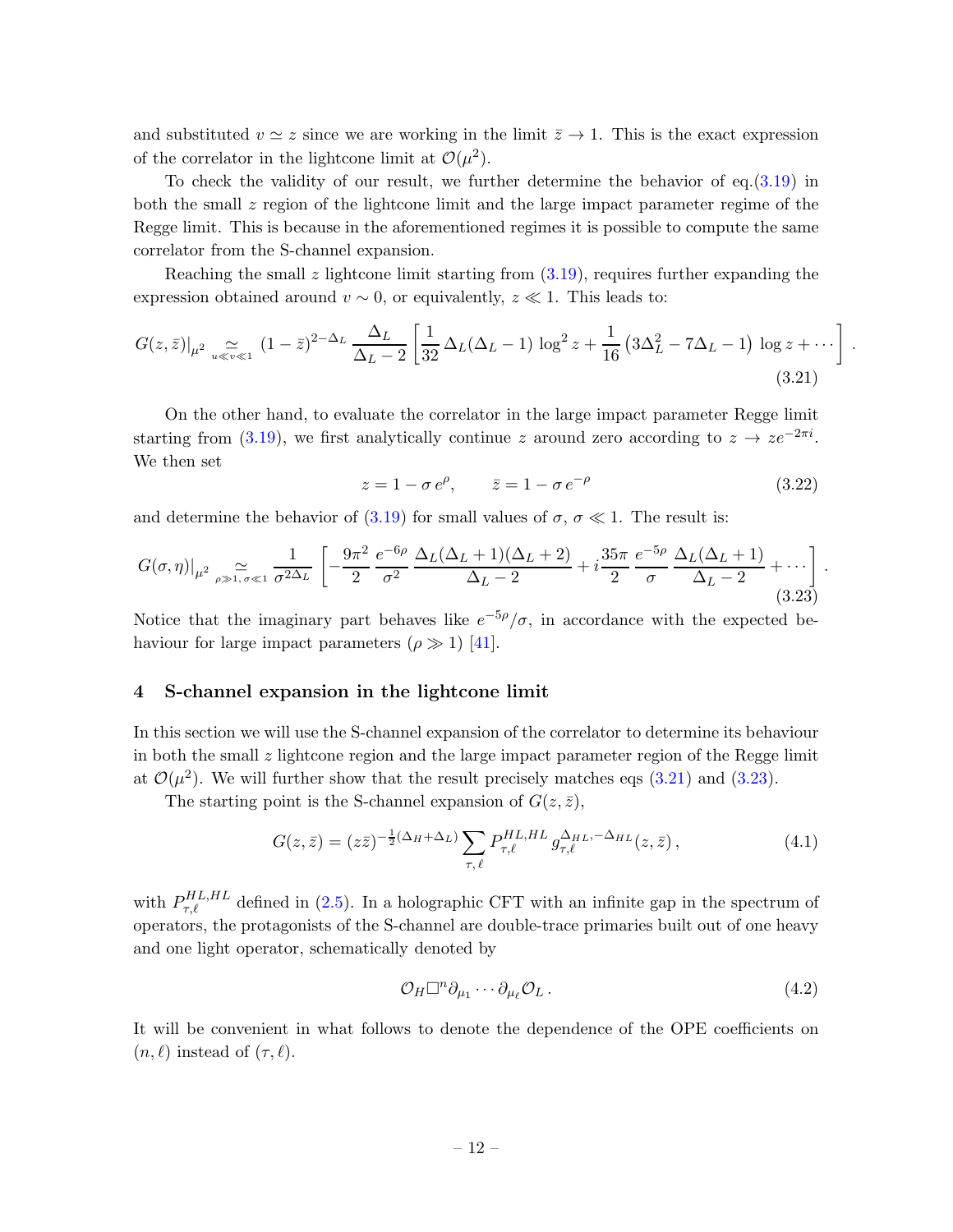In the S-channel expansion corrections to the correlator arise from corrections to the conformal dimensions and OPE coefficients of the double-trace operators from their generalized free field theory values [\[49\]](#page-27-9):

$$
\tau = \Delta_H + \Delta_L + 2n \tag{4.3}
$$

and

$$
P_{n,\ell}^{HL,HL; (0)} = \frac{(\Delta_L - 1)_n (\Delta_H - 1)_n (\Delta_L)_{\ell+n} (\Delta_H)_{\ell+n}}{\ell! n! (2 + \ell)_n (n + \Delta_L + \Delta_H - 3)_n (\ell + 2n + \Delta_L + \Delta_H - 1)_\ell (\ell + n + \Delta_H + \Delta_L - 2)_n}.
$$
\n(4.4)

Generally we expect that:

$$
\tau = \Delta_H + \Delta_L + 2n + \gamma_{n,\ell}(\mu), \quad \text{with} \quad \gamma_{n,\ell}(\mu) = \sum_{k=1}^{\infty} \mu^k \gamma_{n,\ell}^{(k)}, \tag{4.5}
$$

and

$$
P_{n,\ell}^{HL,HL} = \sum_{k=0}^{\infty} \mu^k P_{n,\ell}^{HL,HL;(k)}.
$$
\n(4.6)

For convenience in what follows we drop the superscripts and set  $P_{n,\ell}^{(k)} \equiv P_{n,\ell}^{HL,HL,(k)}$ .

In the regime where  $\Delta_H$  is much larger than any other parameter of the system, the S-channel conformal blocks reduce to

$$
g_{\tau,\ell}^{\Delta_{HL},-\Delta_{HL}}(z,\bar{z}) = (z\bar{z})^{\frac{1}{2}(\Delta_H + \Delta_L + \gamma_{n,\ell})} \bar{z}^{\ell}, \qquad (4.7)
$$

while the generalized free field OPE coefficients simplify considerably as well

<span id="page-13-0"></span>
$$
P_{n,\ell}^{(0)} = \frac{\ell^{\Delta_L - 1}}{\Gamma(\Delta_L)}.
$$
\n(4.8)

The region of interest here is  $\Delta_H \gg \ell \gg 1$  and  $n = 0$ . We expect from [\[40](#page-27-0)] that the corrections to the conformal dimensions at large  $\ell$  will behave as follows

$$
\gamma_{n,\ell}^{(k)} \approx \frac{\gamma_n^{(k)}}{\ell^k}.\tag{4.9}
$$

Since we are interested in  $n = 0$ , we set  $\gamma^{(k)} \equiv \gamma_0^{(k)}$  $Q_0^{(k)}$  and  $P_\ell^{(k)} \equiv P_{0,\ell}^{(k)}$ . In the large  $\ell$  limit for  $k \geq 2$  we further assume that

$$
P_{\ell}^{(k)} \approx P_{\ell}^{(0)} \frac{P^{(k)}}{\ell^k},\tag{4.10}
$$

where we have denoted the  $\ell$ -independent coefficient as  $P^{(k)}$ .

The  $\mathcal{O}(\mu^0)$  term of the correlator can now be easily computed to yield

$$
G(z,\bar{z})|_{\mu^0} = \int_0^\infty d\ell \, P_\ell^{(0)} \bar{z}^\ell = (-\log \bar{z})^{-\Delta_L} \, \underset{\bar{z} \to 1}{\simeq} \, \frac{1}{(1-\bar{z})^{\Delta_L}} \tag{4.11}
$$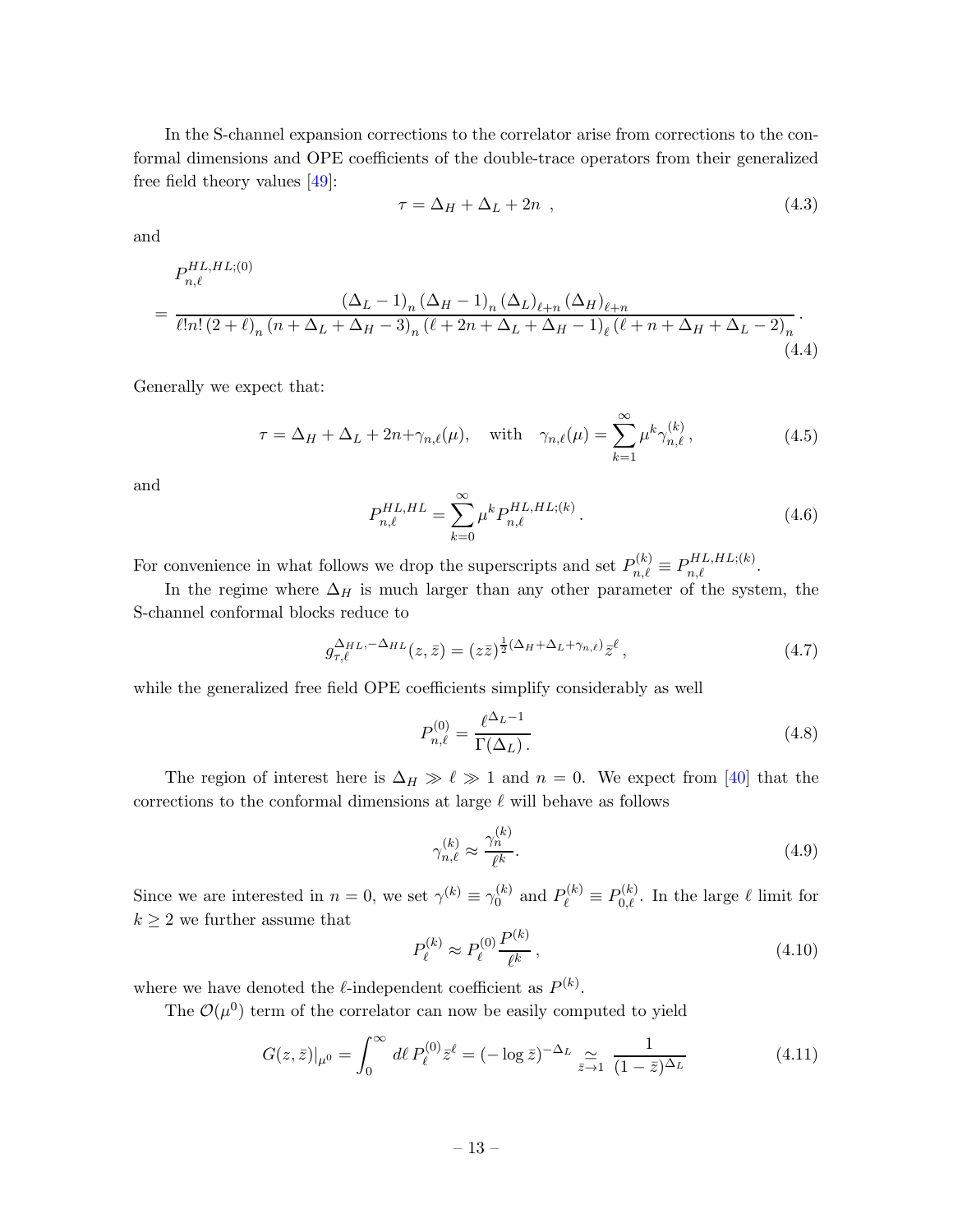where we replaced the summation with integration, valid for large  $\ell$ . Note that this is precisely the disconnected correlator in the limit where  $\bar{z} \to 1$  and  $z \to 0$ .

Moving on to the  $\mathcal{O}(\mu)$  term in the lightcone limit, we find:

<span id="page-14-1"></span>
$$
G(z,\bar{z})|_{\mu} = \int_0^{\infty} d\ell \, P_{\ell}^{(0)} \left( \frac{P^{(1)}}{\ell} + \frac{\gamma^{(1)}}{2\ell} \log z \right) \bar{z}^{\ell} \underset{\bar{z} \to 1}{\simeq} \frac{1}{(1-\bar{z})^{\Delta_L - 1}} \left( \frac{P^{(1)}}{\Delta_L - 1} + \frac{\gamma^{(1)}}{2(\Delta_L - 1)} \log z \right)
$$
\n(4.12)

The first order corrections to the OPE coefficients and conformal dimensions in the lightcone limit of the heavy-heavy-light-light correlator are not explicitly known. However we can easily compute them by matching [\(4.12\)](#page-14-1) to the respective lightcone expansion from the T-channel, eq. $(3.8)$ . This yields,

<span id="page-14-2"></span>
$$
P^{(1)} = \frac{3\gamma^{(1)}}{2}, \qquad \gamma^{(1)} = -\frac{\Delta_L(\Delta_L - 1)}{2}.
$$
\n(4.13)

.

Finally, we consider the  $\mathcal{O}(\mu^2)$  terms. Expanding conformal blocks and OPE coefficients to quadratic order in  $\mu$  in the regime  $z \ll 1$  leads to:

$$
G(z,\bar{z})|_{\mu^2} = \int_0^\infty d\ell \, P_\ell^{(0)} \left[ \frac{(\gamma^{(1)})^2}{8\ell^2} \, \log^2 z + \frac{\gamma^{(2)} + P^{(1)}\gamma^{(1)}}{2\ell^2} \, \log z \right] \bar{z}^\ell \,. \tag{4.14}
$$

Integrating and keeping only the leading term as  $\bar{z} \to 1$  yields:

$$
G(z,\bar{z})|_{\mu^2} \underset{z \ll \bar{z} \to 1}{\simeq} (1-\bar{z})^{2-\Delta_L} \frac{\Delta_L}{\Delta_L - 2} \left[ \frac{1}{32} \Delta_L (\Delta_L - 1) \log^2 z + \frac{1}{16} \left( 3\Delta_L^2 - 7\Delta_L - 1 \right) \log z \right],\tag{4.15}
$$

where we used [\(4.8\)](#page-13-0), [\(4.13\)](#page-14-2) and the expression for  $\gamma^{(2)} = -(\Delta_L - 1)\Delta_L(4\Delta_L + 1)/8$  in [\[40](#page-27-0)]. We find precise agreement with Eq.  $(3.21)$  obtained in the same limit from the T-channel expansion of the correlator.

Let us now move on to the large impact parameter regime of the Regge limit. In this case, explicit results from the S-channel expansion already exist in the literature [\[41](#page-27-2)]. In particular, eq (A.11) of [\[41](#page-27-2)] is precisely the imaginary part of the correlator at  $O(\mu^2)$  as computed from the S-channel expansion of the correlator for large impact parameter. Comparing with Eq. [\(3.23\)](#page-12-2), we observe exact agreement.

# <span id="page-14-0"></span>5 On geodesics in AdS-Schwarzschild and  $a_s^2$

In this section we argue that the  $a_s^2$  term in the OPE coefficient comes purely from the square of the stress tensor block. This was termed "eikonalization" in the work of [\[50](#page-27-10)] (see also [\[51](#page-27-11)]). Here we will rehash the ideas and arguments of [\[50](#page-27-10), [51](#page-27-11)] in our context.

Let us denote  $\mathcal{O} \equiv \mathcal{O}_L$  and  $\Delta \equiv \Delta_L$  in this section. Consider the limit  $1 \ll \Delta \ll C_T$ . By the standard AdS/CFT dictionary, the (boundary) two-point function can be evaluated by the geodesic distance computed in the bulk geometry dual to the boundary heavy states:

$$
\lim_{\Delta \to \infty} \langle \mathcal{O}_H | \mathcal{O}(x_3) \mathcal{O}(x_4) | \mathcal{O}_H \rangle \approx e^{-\Delta \sigma_{reg}(x_3, x_4)} \tag{5.1}
$$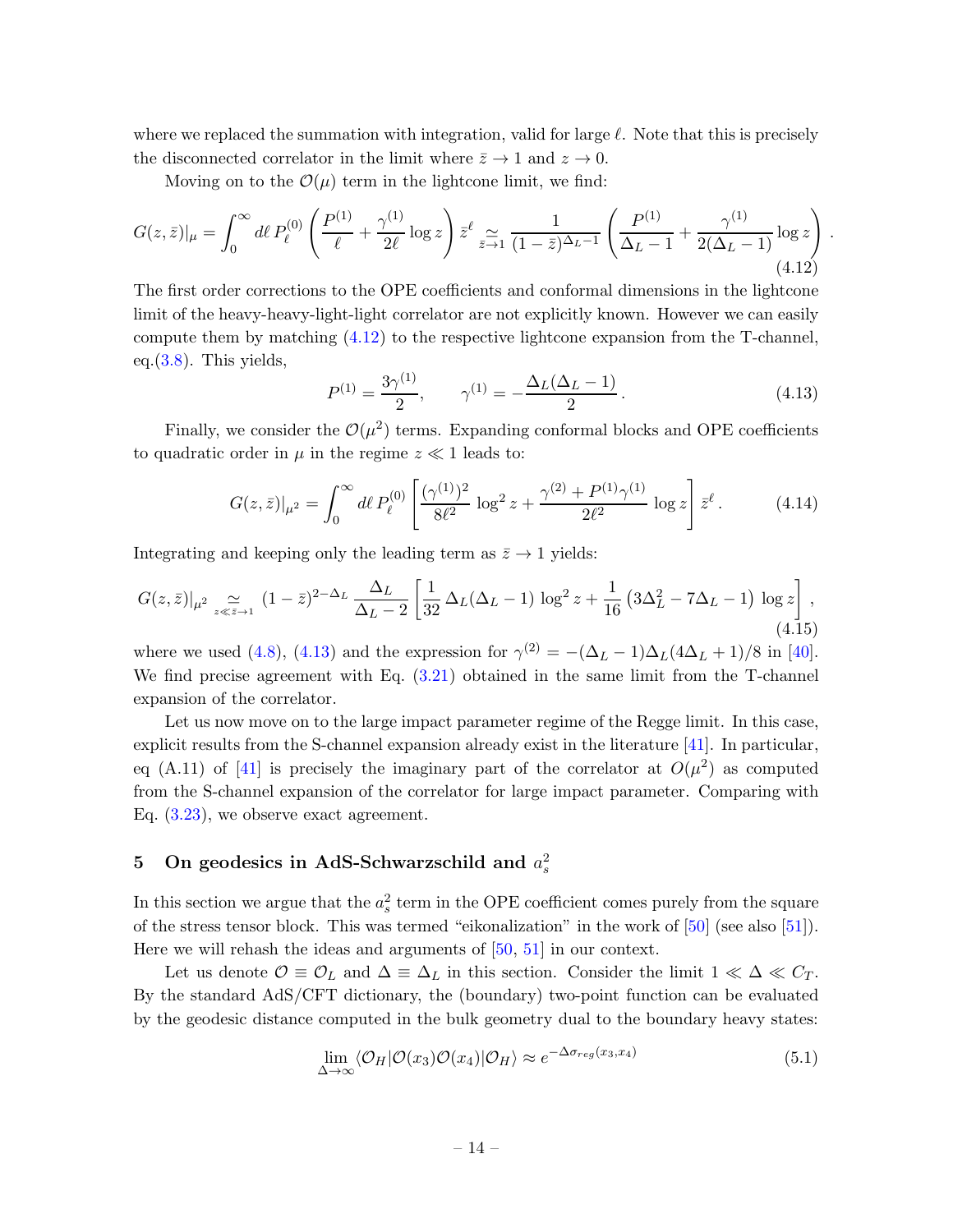where the ends of the geodesic are anchored at  $x_3$  and  $x_4$ . The geodesic distance  $\sigma_{reg}$  is the regularized geodesic distance where the IR-divergence has been subtracted. This regularization procedure is done in pure AdS and has no effect on the  $\mu$ -dependent terms. We shall drop the subscript 'reg' from now on. Note that  $\sigma$  depends on  $\Delta_H$  (but not  $\Delta$ ) though we shall not display it explicitly so as not to clutter notations. Finally, we shall refer to this  $1 \ll \Delta \ll C_T$  limit as the 'geodesic limit'.

We will extract the  $\mu$ -dependent terms following the discussion in Section 3.2.3 of [\[45](#page-27-5)] for (spherical) AdS black holes. Studying the geodesic limit does not allow us to determine the exact lowest-twist double-stress tensor OPE coefficients. However, it enables us to compute the correct  $a_s^2$  part of the OPE. This is due to the fact that the relevant OPE coefficient is rational function of  $\Delta$  which in the limit  $\Delta \gg 1$  gives

$$
\lim_{\Delta \gg 1} P_{4,s}^{(2)} = a_s^2 \Delta^2.
$$
\n(5.2)

Here  $P_{4,s}^{(2)}$  denotes the product of the T-channel OPE coefficients defined in Eq. [\(2.5\)](#page-7-4) and Eq.  $(3.5)$ .

In fact, we will not need to compute the geodesic distance  $\sigma$  explicitly but will make use of the fact that it can be expanded as a power series in  $\mu$ .

<span id="page-15-1"></span>
$$
\sigma = \sum \mu^k \sigma_{(k)} \,. \tag{5.3}
$$

Substituting this expansion into the equation above and focusing on the  $\mu^2$  term, we obtain

$$
\lim_{\Delta \to \infty} \langle \mathcal{O}_H | \mathcal{O}(x_3) \mathcal{O}(x_4) | \mathcal{O}_H \rangle
$$
\n
$$
\approx e^{-\Delta \sum \mu^k \sigma_{(k)}} \approx e^{-\Delta \sigma_{(0)}} \left[ 1 - \Delta \mu \sigma_{(1)} + \left( \frac{1}{2} \sigma_{(1)}^2 \Delta^2 + O(\Delta) \right) \mu^2 + O(\mu^3) \right]. \tag{5.4}
$$

Note that, as discussed in [\[50](#page-27-10)], the  $\mu^2 \Delta^2$  term is exactly equal to half of the square of the term linear in  $\mu$ .

Now, since the  $\mathcal{O}(\mu)$  term  $\sigma_{(1)}$  reproduces the full stress tensor block (c.f. [\[45](#page-27-5)]), the  $\mu^2 \Delta^2$ term should be equal to one-half of the the square of the stress tensor block times the OPE coefficient. Note that this is true for general  $x_3$  and  $x_4$  or cross-ratios u and v. In particular, in the light-cone limit, the stress-tensor block with its associated OPE coefficient is:

$$
-\sigma_{(1)} = \frac{1}{120} \times (1 - v)^2 \, {}_2F_1(3, 3, 6, 1 - v) \tag{5.5}
$$

and so

<span id="page-15-0"></span>
$$
\frac{1}{2}\sigma_{(1)}^2 = \frac{1}{2} \left[ \frac{1}{120} \times (1 - v)^2 \, {}_2F_1(3, 3, 6, 1 - v) \right]^2.
$$
 (5.6)

Eq. [\(5.6\)](#page-15-0) can now be decomposed into a sum over an infinite number of lowest-twist doublestress tensor conformal blocks as explained in detail in [\(B.3\)](#page-19-0), with the help of the identity [\(3.18\)](#page-11-2). As a result one proves that indeed  $a_s^2$  is given as in Eq. [\(1.8\)](#page-5-0).

Let us finish this section with a few comments on possible generalizations of the above arguments: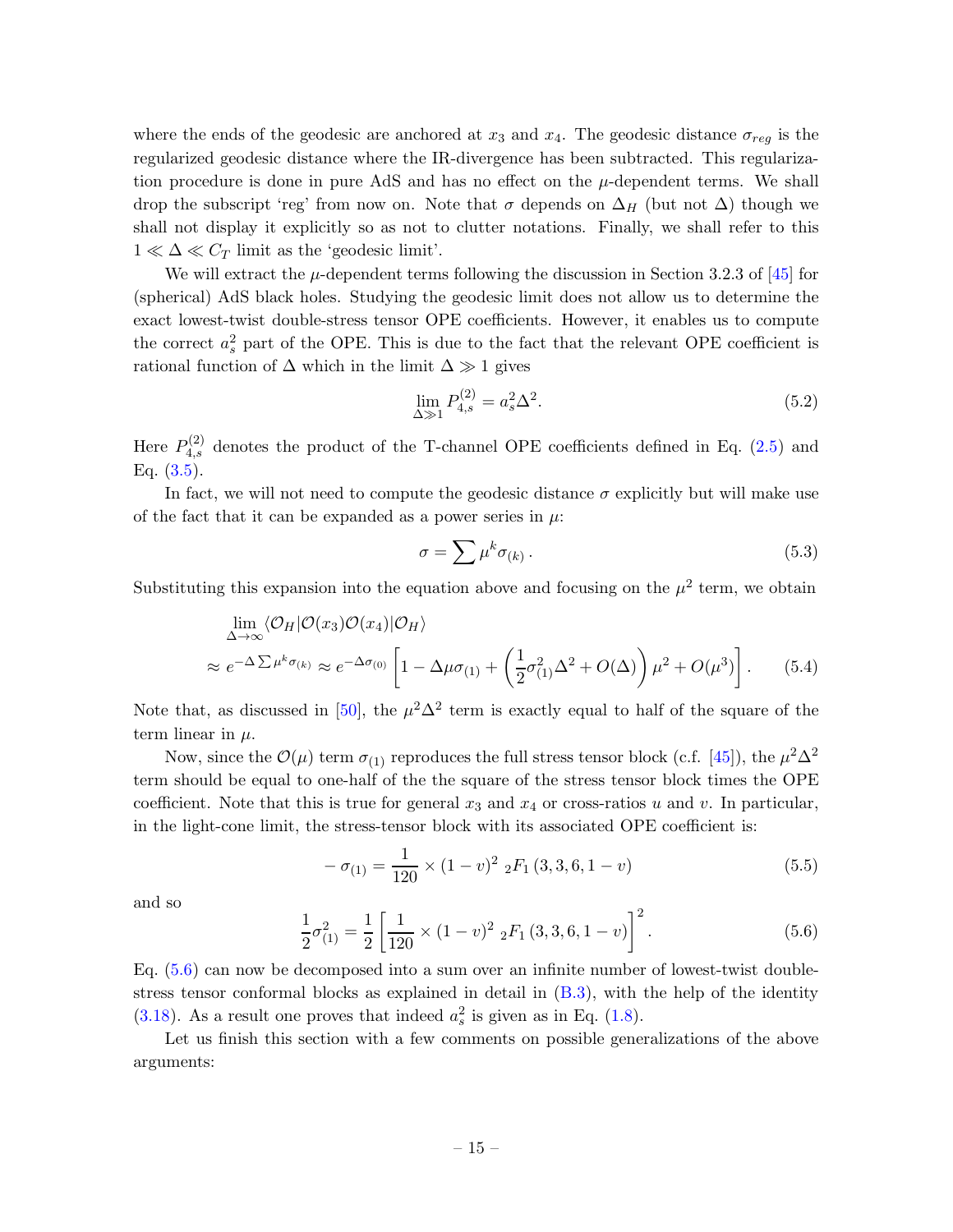1. Clearly this section's result is not confined to  $d = 4$ . One can obtain  $a_s^2$  by the same method in any dimension. By squaring the stress-tensor block with its associated OPE coefficient, the  $\mu^2 \Delta^2$  term in any dimension is given by

$$
\frac{1}{2} \left[ \frac{\Gamma\left(\frac{d+2}{2}\right)^2}{4\Gamma(d+2)} \times (1-v)^2 \times {}_2F_1\left(\frac{d+2}{2}, \frac{d+2}{2}; d+2; 1-v\right) \right]^2 \tag{5.7}
$$

which when decomposed into the light-cone blocks yields the coefficient

$$
a_s^2 = \frac{4^{2d+s-2} \Gamma \left(\frac{d+3}{2}\right)^2 \Gamma \left(\frac{s-3}{2}\right) \Gamma \left(d+\frac{s-1}{2}\right) \Gamma \left(\frac{1}{2}(d+s-2)\right)^4}{\pi^2 \Gamma \left(\frac{d}{2}+1\right)^2 \Gamma \left(\frac{s}{2}-1\right) \Gamma \left(d+\frac{s}{2}\right) \Gamma (2d+2s-5)}.
$$
(5.8)

- 2. So far we have not discussed how higher order corrections to the geodesic distance [\(5.3\)](#page-15-1) impact the correlator. In principle, one can compute  $\sigma_{(2)}$  from an expansion in  $\mu$  of the bulk geodesic and use it to determine the  $\mu^2\Delta$  term in the correlator. However, the situation is more complicated as  $\mu^2 \Delta$  terms may also originate from  $\frac{1}{\Delta}$ -corrections to the geodesic approximation [\[51](#page-27-11)].
- 3. Finally, as was first discussed in [\[50](#page-27-10)], at order  $\mu^k$ , the leading  $\Delta$ -term (*i.e.*,  $\Delta^k$  term) is given by  $(1/k!) \sigma_{(1)}^k$  exactly. There exists a similar decomposition of higher-powers of the stress tensor block into sums over triple and higher-stress-tensor blocks. It would be interesting to explore such structures.

### <span id="page-16-0"></span>6 Discussion

We conclude this paper with a few generalizations, discussions and speculations.

Let us start by pointing out that the  $\bar{z} \to 1$  limit of the correlator computed here in four dimensions has a structure very similar to the Virasoro vacuum block in two dimensions<sup>[9](#page-16-1)</sup>. The two dimensional case was discussed around eq.  $(4.12)$  of  $[40]$ , where it was noticed that the  $\mathcal{O}(\mu^2)$  term in the Virasoro vacuum is a sum of two terms, each of which is a product of two hypergeometric functions. It is intriguing that we find a similar structure in the lightcone limit of the heavy-heavy-light-light correlator in four dimensions.

This leads us to the following conjecture for the lightcone behavior of the heavy-heavylight-light correlator in arbitrary even dimensions:

$$
G(z)|_{\mu^2} \sim \sum_{i=1}^{(d+2)/2} A_i^d(\Delta_L) f_i(z) f_{d+2-i}(z).
$$
 (6.1)

where  $f_i$  is the hypergeometric function defined in eq.  $(1.11)$ . It would be nice to verify this expression and evaluate the coefficients  $A_i^d$  in any d.

<span id="page-16-1"></span><sup>&</sup>lt;sup>9</sup>In Appendix [C](#page-20-0) we discuss the  $d = 2$  case in detail.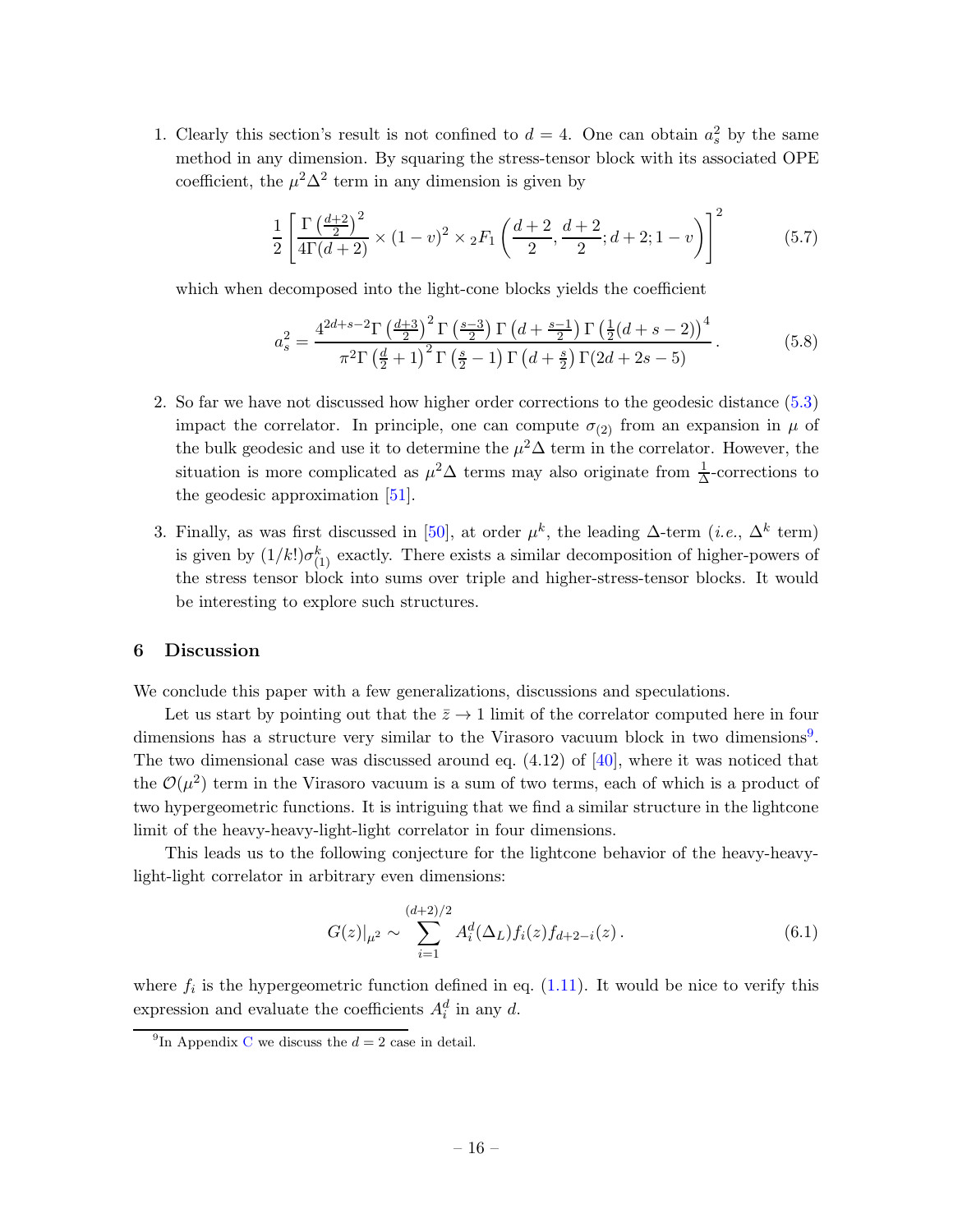In two dimensions the coefficients in the expansion of the Virasoro vacuum block can be determined by a set of diagrammatic rules [\[52](#page-27-12)]. It would be interesting to explore the possibility of deriving similar rules for the lightcone limit of the four-dimensional correlator.

A related direction, as mentioned in the introduction, involves the study of the subleading eikonal terms in AdS, given by corresponding Witten diagrams. It is plausible that the diagrammatic rules set forth in [\[52](#page-27-12)] for large- $C_T$  two-dimensional CFTs can be reformulated at the level of AdS Witten diagrammatic rules. If this were true, one could hope to reverse engineer the CFT diagrammatic rules and generalize [\[52\]](#page-27-12) to higher dimensions.

So far we have been discussing  $O(\mu^2)$  terms. In two dimensions, it is clear from eq (4.12) of [\[40\]](#page-27-0), that the Virasoro vacuum block structure retains similar features at order  $O(\mu^k)$  – here one finds a sum where each term is a product of k hypergeometric functions. It would be interesting to generalize the OPE formula and the summation we did in this paper to higher orders in  $\mu$  to explore whether the analogy with two dimensions persists. If this were true, one could potentially hope to build a closed-form expression for the four dimensional heavy-heavy-light-light correlator in the lightcone limit.

It is natural to inquire whether a direct computation of the OPE coefficients can be done using purely CFT techniques. As we explicitly show in Appendix [C,](#page-20-0) this is indeed possible in two dimensions. A direct construction of the double-stress-tensors and the computation of the OPE coefficients<sup>[10](#page-17-0)</sup> appears challenging in higher dimensions, yet the results of this paper indicate that it may be possible in the lightcone limit.

Finally, recall that in two dimensional CFTs, the Virasoro algebra implies the existence of infinitely many commuting conserved charges, called the KdV charges [\[56](#page-28-0)]. This integrable structure is expected to play an important role in understanding thermalization in holographic two-dimensional CFTs beyond leading- $C_T$ . This in turn will allow for a more thorough and systematic study of the quantum corrections of BTZ black holes.<sup>[11](#page-17-1)</sup> Generalizing this story to higher dimensions, one may hope to discover hidden integrable structures in holographic CFTs. Could this be related to various integrable structures<sup>[12](#page-17-2)</sup> of general relativity?

### Acknowledgements

We thank Sergey Frolov, Riccardo Gonzo, Robin Karlsson, Arthur Lipstein, Raul Pereira and Petar Tadic for discussions. G. N. is supported by Simons Foundation Grant to HMI under the program "Targeted Grants to Institutes". The work of A.P. is supported in part by an Irish Research Council Consolidator Laureate Award.

<sup>&</sup>lt;sup>10</sup>For some work related to the explicit construction of double-trace operators, see [\[49,](#page-27-9) [53](#page-27-13)[–55](#page-28-1)].

<span id="page-17-1"></span><span id="page-17-0"></span> $11$ See [\[57](#page-28-2)[–64](#page-28-3)] for recent work on understanding generalized Gibbs ensemble in this context.

<span id="page-17-2"></span> $12$ For an inexhaustive list of reviews and recent works on this subject, we refer the readers to  $[65-72]$  and the references within.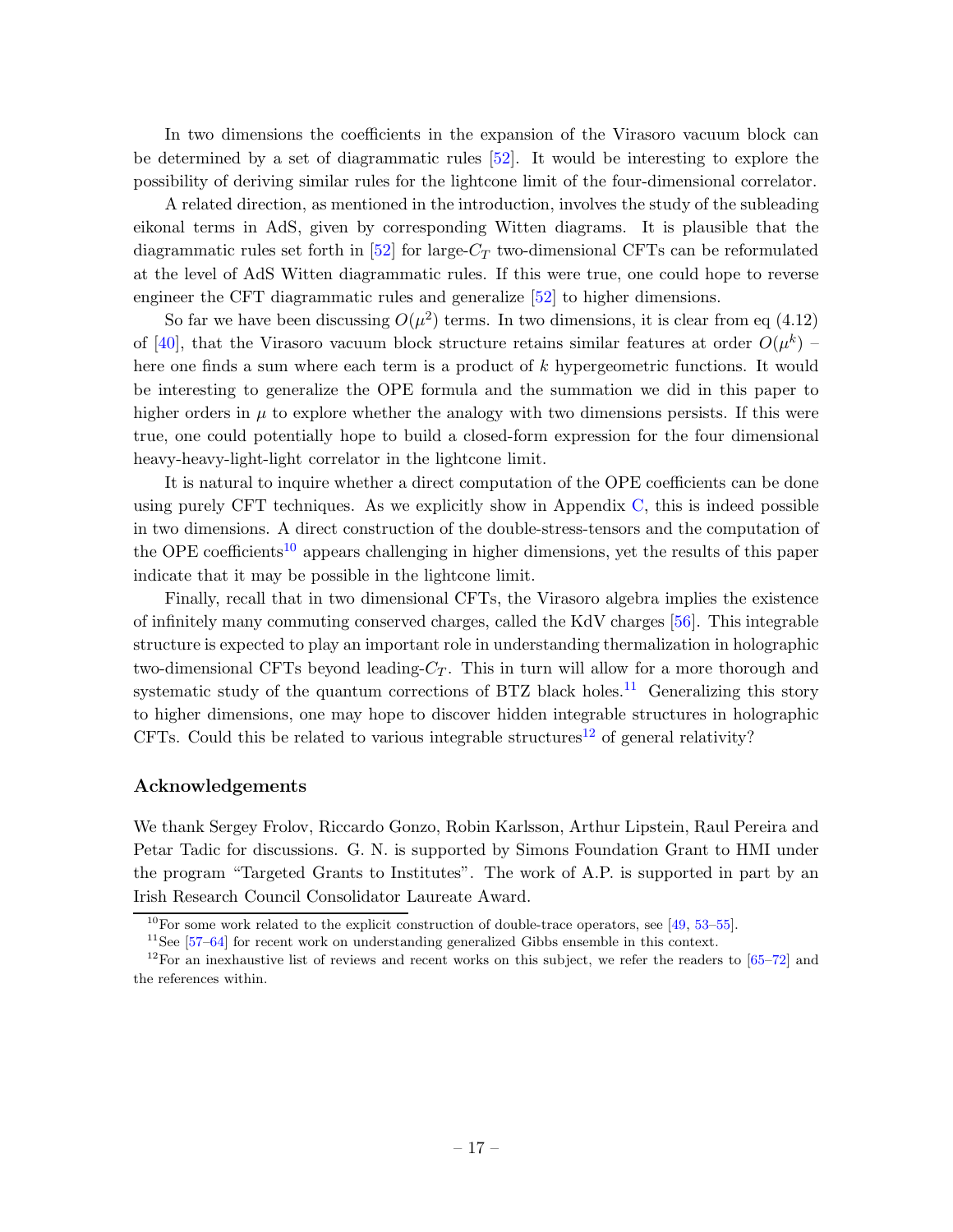### <span id="page-18-0"></span>A Identities for a product of hypergeometric functions

We would like to show that the following identity

<span id="page-18-2"></span>
$$
{}_2F_1[a,a,2a,w] \, {}_2F_1[b,b,2b,w] = \sum_{m=0}^{\infty} p[a,b,m]w^{2m} \, {}_2F_1[2m+a+b,2m+a+b,4m+2a+2b,w]
$$
\n(A.1)

with

$$
p[a,b,m]
$$
  
= 
$$
\frac{2^{-4m}\Gamma(a+\frac{1}{2})\Gamma(b+\frac{1}{2})\Gamma(m+\frac{1}{2})\Gamma(a+m)\Gamma(b+m)\Gamma(a+b+m-\frac{1}{2})\Gamma(a+b+2m)}{\sqrt{\pi}\Gamma(a)\Gamma(b)\Gamma(m+1)\Gamma(a+m+\frac{1}{2})\Gamma(b+m+\frac{1}{2})\Gamma(a+b+m)\Gamma(a+b+2m-\frac{1}{2})}
$$
  
(A.2)

is true.

This is fairly simple once one realizes that the identity above is actually a special case of a more general one, known as the multiplication formula,

<span id="page-18-3"></span>
$$
{}_{2}F_{1}[a_{1}, a_{2}, a_{3}, w] {}_{2}F_{1}[b_{1}, b_{2}, b_{3}, w] = \sum_{n=0}^{\infty} \left\{ \frac{(a_{1})_{n}(a_{2})_{n}(b_{3})_{n}}{n! (a_{3})_{n}(a_{3} + b_{3} + n - 1)_{n}} \right\}
$$
  

$$
{}_{3}F_{2}[\{b_{1}, 1 - a_{3} - n, -n\}, \{b_{3}, 1 - a_{1} - n\}, 1] {}_{3}F_{2}[\{b_{2}, 1 - a_{3} - n, -n\}, \{b_{3}, 1 - a_{2}, -n\}, 1] \right\} \times \times w^{n} {}_{2}F_{1}[a_{1} + b_{1} + n, a_{2} + b_{2} + n, a_{3} + b_{3} + 2n, w],
$$
\n(A.3)

and was proven in Sec 10 of [\[73](#page-29-1)]. To arrive at  $(A.1)$  one simply needs to set  $a_1 = a_2 = a$ ,  $a_3 = a_4 = a_5$ 2a and  $b_1 = b_2 = b$ ,  $b_3 = 2b$  and observe that the relevant  ${}_3F_2$  simplify considerably due to the identity

$$
{}_3F_2\left[\left\{c_1,c_2,c_3\right\},\left\{2c_3,\frac{1+c_1+c_2}{2}\right\},1\right] = \frac{\sqrt{\pi}\Gamma[c_3+\frac{1}{2}]\Gamma[\frac{c_1+c_2+1}{2}]\Gamma[c_3+\frac{1-c_2-c_3}{2}]}{\Gamma[\frac{c_1+1}{2}]\Gamma[\frac{c_2+1}{2}]\Gamma[c_3+\frac{1-c_1}{2}]\Gamma[c_3+\frac{1-c_2}{2}]}\tag{A.4}
$$

valid as long as  $2c_3 - c_1 - c_2 > -1$ . This allows one to show firstly that all the coefficients of odd natural numbers  $n$  in  $(A.3)$  vanish identically, and prove secondly that all the ones for even natural numbers  $n = 2m$  reduce to

$$
\frac{(a)_{2m}(a)_{2m}(2b)_{2m}(3F_2[\{b, 1-2a-2m, -2m\}, \{2b, 1-a-2m\}, 1])^2}{(2m)!(2a)_{2m}(2a+2b+2m-1)_{2m}} = p[a, b, m].
$$
 (A.5)

### <span id="page-18-1"></span>B On performing the infinite sums

In this appendix we will present some further details regarding the summations performed in Sec. [3.](#page-8-0) The starting point is Eq.  $(3.13)$  expressed in terms of the  $S_a$ ,  $S_b$  and  $S_c$  as defined in  $(3.14)-(3.16)$  $(3.14)-(3.16)$  $(3.14)-(3.16)$ :

$$
G(u, v)|_{\mu^2} \underset{u \ll 1}{\simeq} u^{-\Delta_L} u^2 (S_a + S_b + S_c).
$$
 (B.1)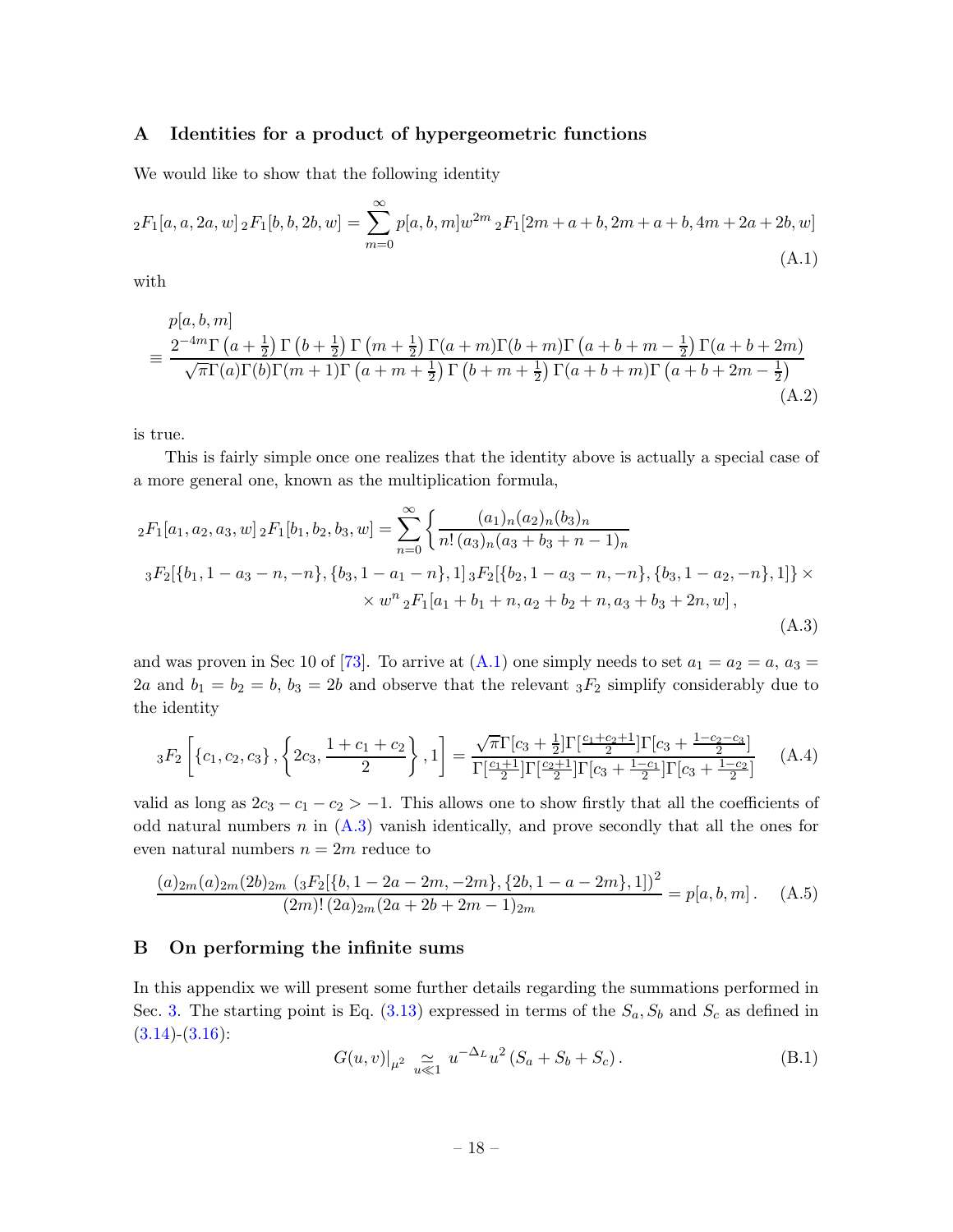In what follows we will set  $v = 1 - w$  for convenience. Let us consider first the term proportional to  $\Delta^2$ , *i.e.*,  $S_a$ . In this case, it is easy to see that

$$
q_2(m) = \frac{1}{2} \times \frac{1}{120^2} \ p[3, 3, m] \tag{B.2}
$$

with  $p[a, b, m]$  as defined in  $(A.1)$ . This allows us to immediately write

<span id="page-19-0"></span>
$$
S_a = \frac{1}{2} \times \frac{1}{120^2} \times (w^2 {}_2F_1[3, 3, 6, w])^2
$$
 (B.3)

Next we wish to compute the term proportional to  $\Delta$  in [\(3.10\)](#page-10-4), *i.e.*  $S_b$ . As seen from [\(3.11\)](#page-10-5) and [\(3.15\)](#page-11-4), this term can decomposed into three separate sums. Explicitly, we have that:

$$
S_b = -\sum_{m=0}^{\infty} q_2(m)w^{2m+4} {}_2F_1[6+2m, 6+2m, 12+4m, w] +
$$
  
+
$$
\sum_{m=0}^{\infty} 36 q_1(m) w^{2m+4} {}_2F_1[6+2m, 6+2m, 12+4m, w] +
$$
  
+
$$
\sum_{m=0}^{\infty} 288 q_0(m) w^{2m+4} {}_2F_1[6+2m, 6+2m, 12+4m, w].
$$
 (B.4)

The summation in the first line can be readily performed as above. To evaluate the other two sums, it suffices to notice that the coefficients  $q_1(m), q_0(m)$  can be expressed as linear combinations of certain  $p[a, b, m]$ . Explicitly,

$$
q_1(m) = \frac{1}{28800} \left( \frac{15}{28} p[2, 4, m] - \frac{1}{2} p[3, 3, m] \right),
$$
  
\n
$$
q_0(m) = \frac{1}{28800} \left( -\frac{5}{84} p[2, 4, m] + \frac{5}{252} p[1, 5, m] + \frac{1}{24} p[3, 3, m] \right).
$$
\n(B.5)

It then becomes straightforward to perform the relevant summations, leading to:

$$
S_b = \frac{1}{560} \left\{ -\frac{49}{360} \left( w^2 {}_2F_1[3,3,6,w] \right)^2 + \frac{1}{24} \left( w_2 F_1[2,2,4,w] \right) \left( w^3 {}_2F_1[4,4,8,w] \right) + \frac{1}{9} {}_2F_1[1,1,2,w] \left( w^4 {}_2F_1[5,5,10,w] \right) \right\}
$$
(B.6)

Finally, for  $S_c$  we can use the expressions found above relating  $q_0(m)$  to certain  $p[a, b, m]$ , to write:

$$
S_c = \frac{1}{400} \left\{ \frac{1}{6} \left( w^2 {}_2F_1[3,3,6,w] \right)^2 - \frac{5}{21} \left( w_2 F_1[2,2,4,w] \right) \left( w^3 {}_2F_1[4,4,8,w] \right) + \\ + \frac{5}{63} {}_2F_1[1,1,2,w] \left( w^4 {}_2F_1[5,5,10,w] \right) \right\} .
$$
 (B.7)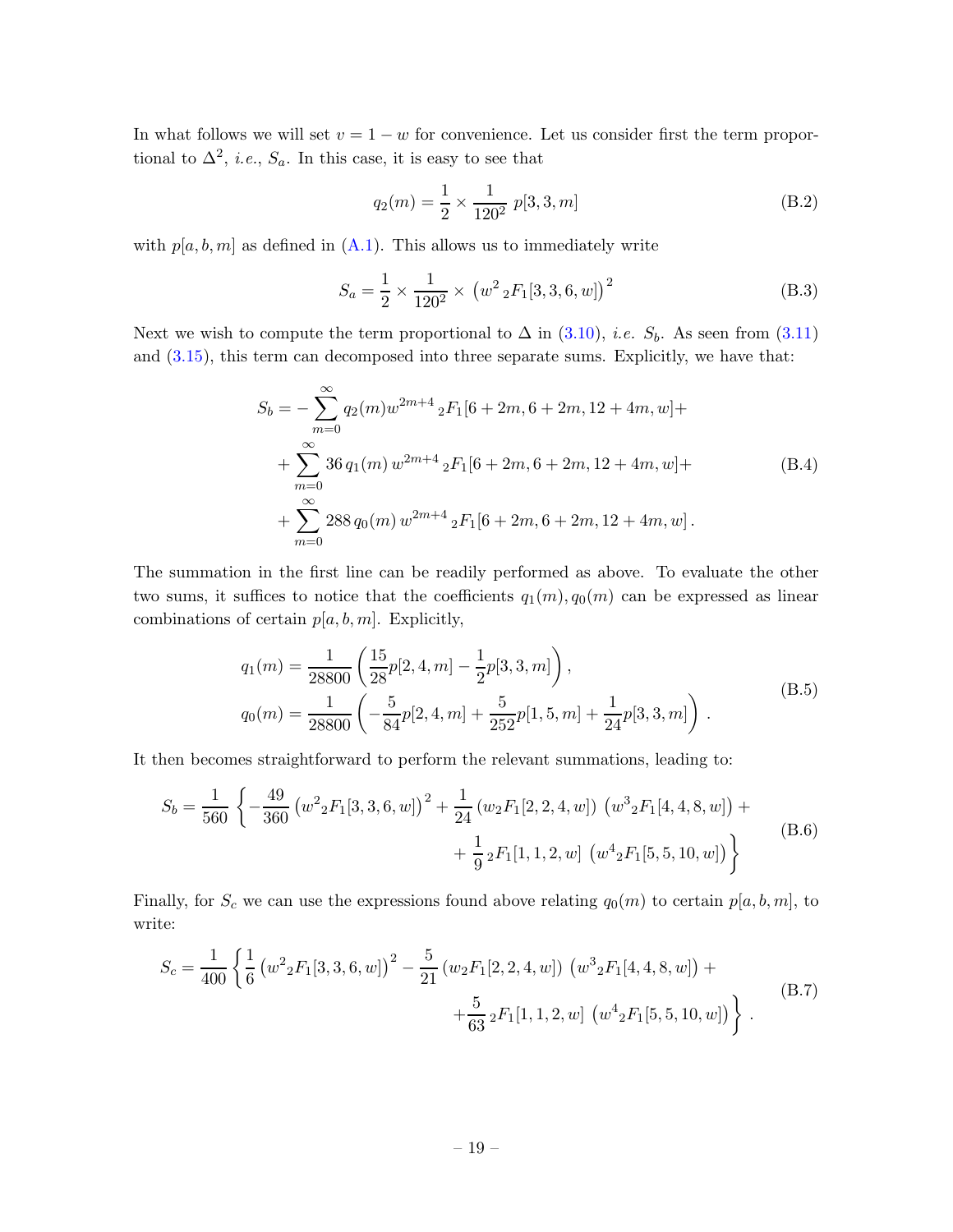Combining the above we can finally write

$$
G(z,\bar{z})|_{\mu^{2}} \simeq_{z\to1} [(1-z)(1-\bar{z})]^{-\Delta+2} (1-z)^{4} \frac{\Delta}{\Delta-2} \left\{ \Delta^{2} \frac{1}{28800} {}_{2}F_{1}(3,3;6;1-z)^{2} + \frac{\Delta}{560} \left( -\frac{49}{360} {}_{2}F_{1}(3,3;6;1-z)^{2} + \frac{1}{24} {}_{2}F_{1}(2,2;4;1-z) {}_{2}F_{1}(4,4;8;1-z) + \frac{1}{9} {}_{2}F_{1}(1,1;2;1-z) {}_{2}F_{1}(5,5;10;1-z) \right) + \frac{1}{400} \left( \frac{1}{6} {}_{2}F_{1}(3,3;6;1-z)^{2} - \frac{5}{21} {}_{2}F_{1}(2,2;4;1-z) {}_{2}F_{1}(4,4;8;1-z) + \frac{5}{63} {}_{2}F_{1}(1,1;2;1-z) {}_{2}F_{1}(5,5;10;1-z) \right) \right\}
$$
\n(B.8)

<span id="page-20-0"></span>where we restored  $u = (1 - z)(1 - \overline{z})$  and set  $v \approx z$  since we are working in the limit  $\overline{z} \to 1$ .

# C The case of  $d = 2$

In this section, we use the fact that in  $d = 2$ , the vacuum block is known exactly in the heavy-heavy-light-light-limit. By expanding in the light-cone limit, we derive the analogous set of OPE coefficients of lowest-twist double-trace built out of the square of the stress-tensor. Moreover, we can explicitly construct these double-trace operators. Not only does this section serve as an example of how the T-channel sum works in 2d, this calculation also provides an insight that multi-trace mixing is important in the large- $C_T$  order that we are working with. The direct computation also suggests that there is perhaps a direct way to generalize the calculation to higher dimension, paving a way to prove the OPE formula we conjectured for holographic CFTs in 4d.

## C.1 T-channel sum

From Sec. 4 of [\[42](#page-27-3)], in the heavy-heavy-light-light limit, the Virasoro vacuum block in the T-channel dominates, resumming all multi-trace contributions of the stress tensors:

$$
V_{vac}(u,v) \approx \alpha^{\Delta_L} v^{-\frac{1}{2}\Delta_L(1-\alpha)} \left[\frac{1-v}{1-v^{\alpha}}\right]^{\Delta_L}
$$
 (C.1)

where  $\alpha \equiv \sqrt{1-\mu}$ . Note that  $C_T = c/2$ . We shall drop the subscript 'L' from now on and write  $\Delta \equiv \Delta_L$ .

Expanded in power of  $\mu$  up to order  $\mu^2$ , one obtains:

$$
V_{vac}(u,v) \approx 1 + \mu \Delta \left[ \frac{(v+1)}{4(v-1)} \log v - \frac{1}{2} \right]
$$
  
+  $\frac{1}{2} \mu^2 \left\{ \Delta^2 \left[ \frac{(v+1)\log v}{4(v-1)} - \frac{1}{2} \right]^2 + \frac{\Delta}{8} \left[ -4 + \frac{(v+1)}{v-1} \log v + \frac{2v}{(v-1)^2} (\log v)^2 \right] \right\}$   
+  $O(\mu^3).$  (C.2)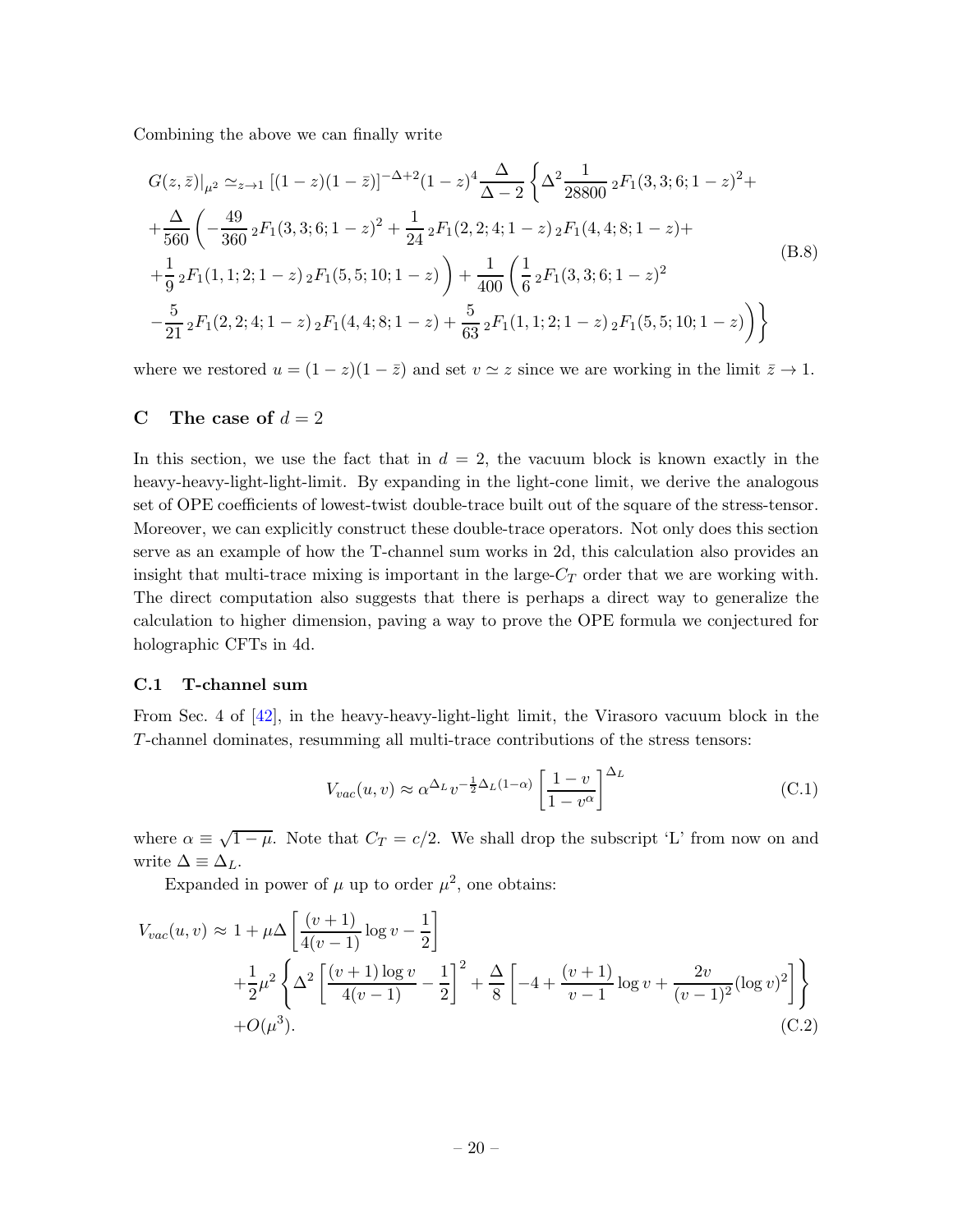From [\[40](#page-27-0)], we know that we can rewrite this as (with  $w = 1 - v$ ):

$$
V_{vac} \approx 1 + \frac{\mu}{24} \Delta f_2(v) + \frac{\mu^2}{1152} \left[ (\Delta - 2) \Delta f_2(v)^2 + \frac{12 \Delta}{5} f_1(v) f_3(v) \right] + O(\mu^3).
$$
 (C.3)

We remind the readers that

$$
f_a(v) \equiv (1 - v)^a {}_2F_1(a, a, 2a, 1 - v).
$$
 (C.4)

Using Eq. [3.18,](#page-11-2) in the  $\mu^2$  term, we can decompose into the S-channel block by

$$
V_{vac}|_{\mu^2} = \Delta \sum_{s \ge 4, even} a_s^2 (\Delta + b_s) \times w^s {}_2F_1 [s, s, 2s, w]
$$
 (C.5)

with

$$
a_s^2 = \frac{\sqrt{\pi}2^{-2s-1}(s-2)}{s^2(s+2)(s-3)(s-1)} \frac{\Gamma(s+2)}{\Gamma(s-\frac{1}{2})}
$$
  

$$
b_s = \frac{4}{(s-2)(s+1)},
$$
 (C.6)

where  $s \geq 4$  and is even. These are analogous to the  $P_{4,s}$  for  $d = 4$  given in Eq. [3.10.](#page-10-4) The OPEs of the lowest few spin are given below

<span id="page-21-2"></span>
$$
a_4^2 \times (\Delta + b_4) = \frac{1}{1152} \left( \Delta + \frac{2}{5} \right)
$$
  
\n
$$
a_6^2 \times (\Delta + b_6) = \frac{1}{51840} \left( \Delta + \frac{1}{7} \right)
$$
  
\n
$$
a_8^2 \times (\Delta + b_8) = \frac{9}{12812800} \left( \Delta + \frac{2}{27} \right).
$$
\n(C.7)

### C.2 OPE coefficients by direct calculation

In this section, we shall explicitly construct the OPE coefficients  $a_s$  for the double-trace operators built out of  $T^2$ . Before we begin, we shall set out some convention. Let  $C_T \equiv c/2$ in 2d CFT and normalize the two-point function of stress tensor to be 1. In this normalization First of all, the OPE of stress tensors is given by  $13$ 

<span id="page-21-1"></span>
$$
T(y)T(0) = \frac{1}{y^4} + \frac{2}{\sqrt{C_T}} \left[ \frac{1}{y^2} T(0) + \frac{1}{2y} \partial T(0) \right] + (T^2)(0) + \dots (T(\partial T))(0) + \frac{1}{2} y^2 (T(\partial^2 T))(0) + \dots
$$
\n(C.9)

<span id="page-21-0"></span> $13$ In this normalization,

$$
T(y)O(0) = \frac{\Delta_O}{2\sqrt{C_T}} \frac{1}{y^2} O(0) + \frac{1}{\sqrt{C_T}} \frac{1}{y} \partial O(0) + (TO(0)) + \dots
$$
 (C.8)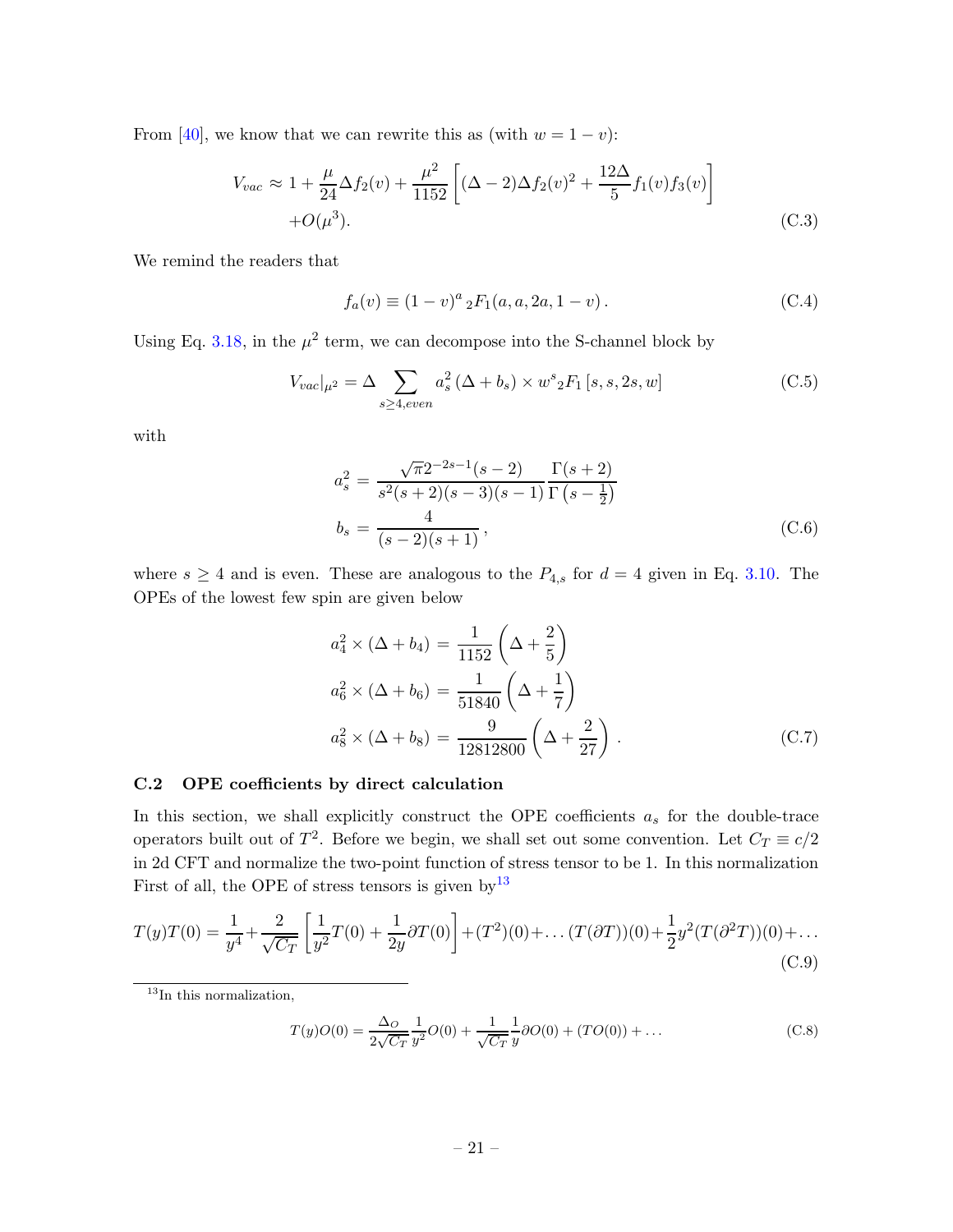Let  $\Lambda_s$  be the quasi-primary double-trace operator  $(T(\partial^{s-4}T))$  – ... where ... are singletrace terms. We will write out these single-trace terms explicitly in a moment. Before doing so, we shall make the following comment: To compute  $C_{\mathcal{O} \mathcal{O} \Lambda_s}$ , one would naively thought that the lowest-trace terms will be irrelevant at leading  $C_T$ . However, we shall now see explicitly that when we compute  $C_{OO\Lambda_4}$  that this is not correct.

In terms of quasiprimary, the OPE reads (suppressing the partial waves)

<span id="page-22-0"></span>
$$
T(y)T(0) = \frac{1}{y^4} + \frac{2}{\sqrt{C_T}} \frac{1}{y^2} T(0) + \sum_{a \ge 0} y^{2a} C_{TT\Lambda_{4+2a}} \Lambda_{4+2a} , \qquad (C.10)
$$

where  $\Lambda_{4+2a}$  is the quasi-primary double-trace operator  $(T\partial^{2a}T)$  – ... of spin  $s = 4 + 2a$ . To work out the explicit relations between the  $\Lambda_{4+2a}$  and  $(T(\partial^{2a}T))$ . We equate the two expressions for the OPE in Eq. [C.9](#page-21-1) and Eq. [C.10.](#page-22-0) First, let us be explicit about the expansion into the quasiprimary for general OPE. Given any two operator  $\mathcal{O}_1$  and  $\mathcal{O}_2$  with holomorphic dimension  $h_1$  and  $h_2$ , the OPE in  $z_{12} \equiv z_1 - z_2$  is given by:

$$
\mathcal{O}_1(z_1)\mathcal{O}_2(z_2) = \sum_p C_{\mathcal{O}_1\mathcal{O}_2\mathcal{O}_p} C^{(h_1, h_2; h_p)}(z_{12}, \partial_2) \mathcal{O}_p(z_2).
$$
\n(C.11)

where  $\mathcal{O}_p$  is a quasiprimary appearing in the OPE. In 2d, this is given explicit by (see [\[74\]](#page-29-2))

$$
C^{(h_1, h_2; h_p)}(z_{12}, \partial_2) = {}_1F_1[h_1 - h_2 + h_p, 2h_p, z_{12}\partial_2].
$$
\n(C.12)

For e.g., this implies that the whole contribution (including descendants) of T in the TT OPE is

$$
T(z_1)T(z_2)|_T = \frac{2}{\sqrt{C_T}} \frac{1}{z_{12}^2} \left[ 1 + \frac{1}{2} z_{12} \partial T(z_2) + \frac{3}{20} z_{12}^2 \partial^2 T(z_2) + \frac{1}{30} z_{12}^3 \partial^3 T(z_2) + \dots \right].
$$
 (C.13)

This contributes to the order  $z_{12}^0$  term in the OPE of TT as

$$
\frac{2}{\sqrt{C_T}} \times \frac{3}{20} \partial_z^2 T(z_2)
$$
\n(C.14)

The relation between  $\Lambda_4$  and  $T^2$  then differs by this term

$$
(T^{2})(z) = \frac{2}{\sqrt{C_{T}}} \times \frac{3}{20} \partial^{2} T(z) + C_{TT\Lambda_{0}} \Lambda_{4}(z).
$$
 (C.15)

The OPE  $C_{TT\Lambda_s}$  will be fixed by the convention that  $\Lambda_s$  has unit norm or that its twopoint function is unit normalized. After this is done, we obtain

$$
\Lambda_4 = \frac{1}{\sqrt{\frac{22}{5C_T} + 2}} \left[ T^2 - \frac{1}{\sqrt{C_T}} \times \frac{3}{10} \partial^2 T(z) \right].
$$
 (C.16)

In the large  $C_T$  limit, we have

$$
\Lambda_4 \approx \frac{1}{\sqrt{2}} \left[ T^2 - \frac{1}{\sqrt{C_T}} \times \frac{3}{10} \partial^2 T(z) \right] + O(1/C_T) \tag{C.17}
$$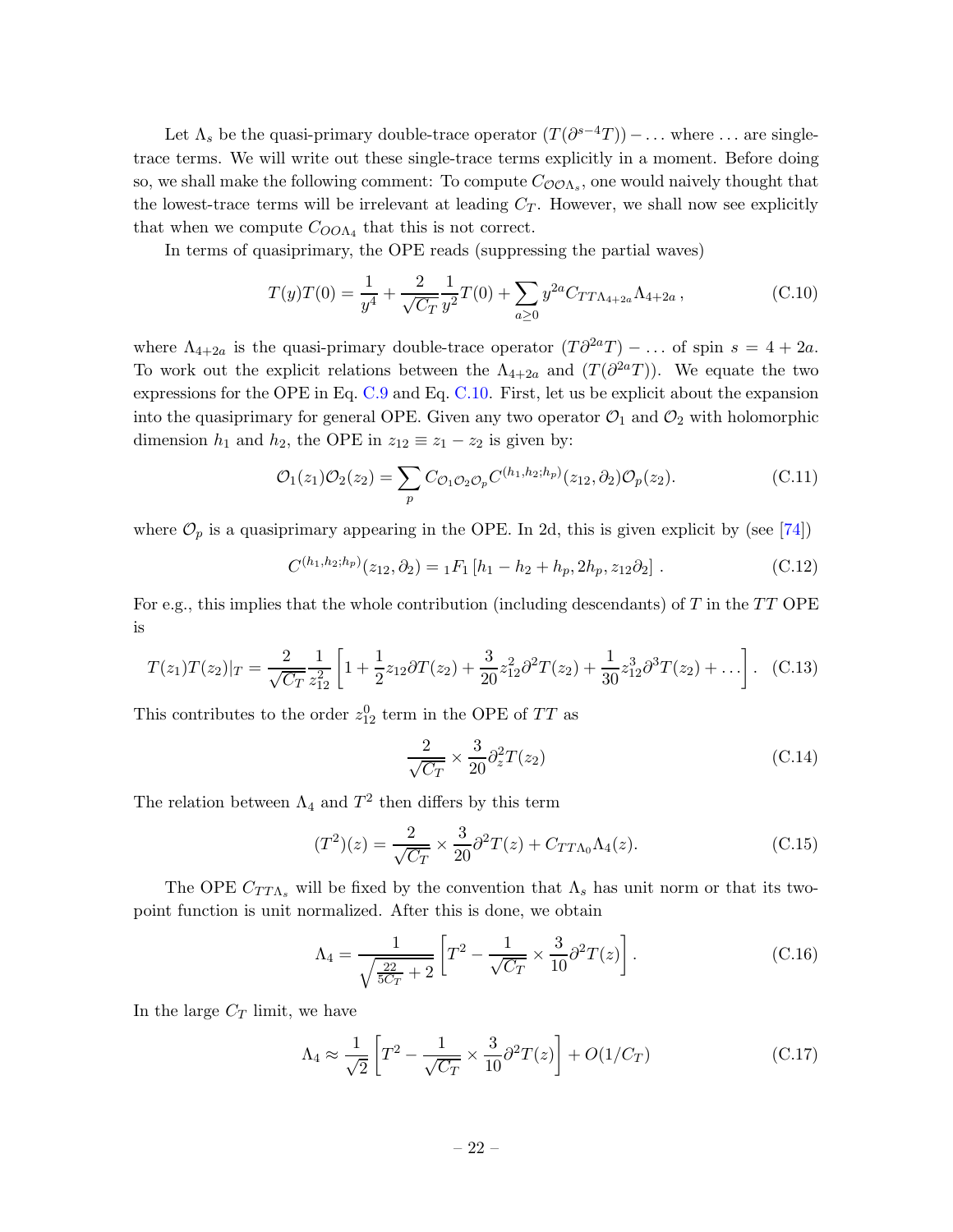Here, we see that the single-trace term has a  $1/\sqrt{C_T}$  coefficient compared to the coefficient of  $T^2$ . We shall see that both terms in the square bracket contributes to  $C_{\mathcal{O}O\Lambda_4}$  at the same order in the large  $C_T$  limit.

Let us now compute  $C_{\mathcal{O} \mathcal{O} \Lambda_0}$ . The first step involve computing  $C_{\mathcal{O} \mathcal{O} T^2}$ . This requires first defining  $T^2$  as the (holomorphic) point-splitting limit:

$$
T^2(w) \equiv \oint_{C_w} \frac{dx}{x - w} T(x) T(w) , \qquad (C.18)
$$

where the contour  $C_w$  means a closed-contour circling w. This trivially reproduces the defi-nition in Eq. [C.9.](#page-21-1) For convenience we have absorbed the  $1/(2\pi i)$  in the definition of  $\oint$ . Then according to the generalized Wick's theorem (see around 6.211 of [\[75\]](#page-29-3)), we have

$$
\mathcal{O}(z)T^2(w) = \oint_{C_w} \frac{dx}{x - w} \left\{ [\mathcal{O}(z)T(x)]_{OPE}T(w) + T(x)[\mathcal{O}(z)T(w)]_{OPE} \right\}
$$
(C.19)

where  $[\ldots]_{OPE}$  means doing OPE on the two operators in the brackets first before performing the contour integral. We also need to compute

$$
\mathcal{O}(z)T(w) = \frac{\Delta \phi}{2\sqrt{C_T}(z-w)^2}\mathcal{O}(w) + \frac{\frac{1}{2}\Delta \phi - 1}{\sqrt{C_T}(z-w)}\mathcal{O}'(w) + \dots
$$
 (C.20)

by expanding the operators appearing in the OPE of  $T(w)\mathcal{O}(z)$  when z goes to w.

Collecting all the ingredients, after some straightforward series expansion and picking up the pole, we have

$$
\mathcal{O}(z)T^2(w) = \frac{\Delta_{\mathcal{O}}(\Delta_{\mathcal{O}}+4)}{4C_T(z-w)^4}\mathcal{O}(w) + \frac{(\frac{\Delta_{\mathcal{O}}}{2})^2 - 1}{C_T(z-w)^3}\mathcal{O}'(w) + \dots
$$
\n(C.21)

This yields

$$
C_{\mathcal{O}OT^2} = \frac{\Delta_{\mathcal{O}}}{4C_T} (\Delta_{\mathcal{O}} + 4). \tag{C.22}
$$

The other term (i.e.  $-(3/10)\partial^2 T$ ) is simpler as we can obtain that from

$$
\langle \mathcal{O}(\infty)\mathcal{O}(1)T(z)\rangle = \frac{\Delta_{\mathcal{O}}}{2\sqrt{C_T}}(z-1)^{-2} = \frac{\Delta_{\mathcal{O}}}{2\sqrt{C_T}}\left[1+2z+3z^2+\ldots\right]
$$
(C.23)

and comparing with the expansion  $T(z) = T(0) + zT'(0) + \frac{1}{2}z^2T''(0)$ , we obtain

$$
C_{\mathcal{O}\mathcal{O}\partial^2 T} = \frac{3\Delta_{\mathcal{O}}}{\sqrt{C_T}}.\tag{C.24}
$$

All in all

$$
C_{\mathcal{O}OT^2} - \frac{3}{10\sqrt{C_T}} C_{\mathcal{O}O\partial^2 T} = \frac{\Delta_{\mathcal{O}}}{4C_T} \left(\Delta_{\mathcal{O}} + \frac{2}{5}\right). \tag{C.25}
$$

We note that in the  $\Delta^2_{\mathcal{O}}$  term, only  $T^2$  contributes while for the  $\Delta_{\mathcal{O}}$  term, *both* the  $T^2$  and the  $\partial^2 T$  terms contribute at the same order. We can then divide by the norm of this state and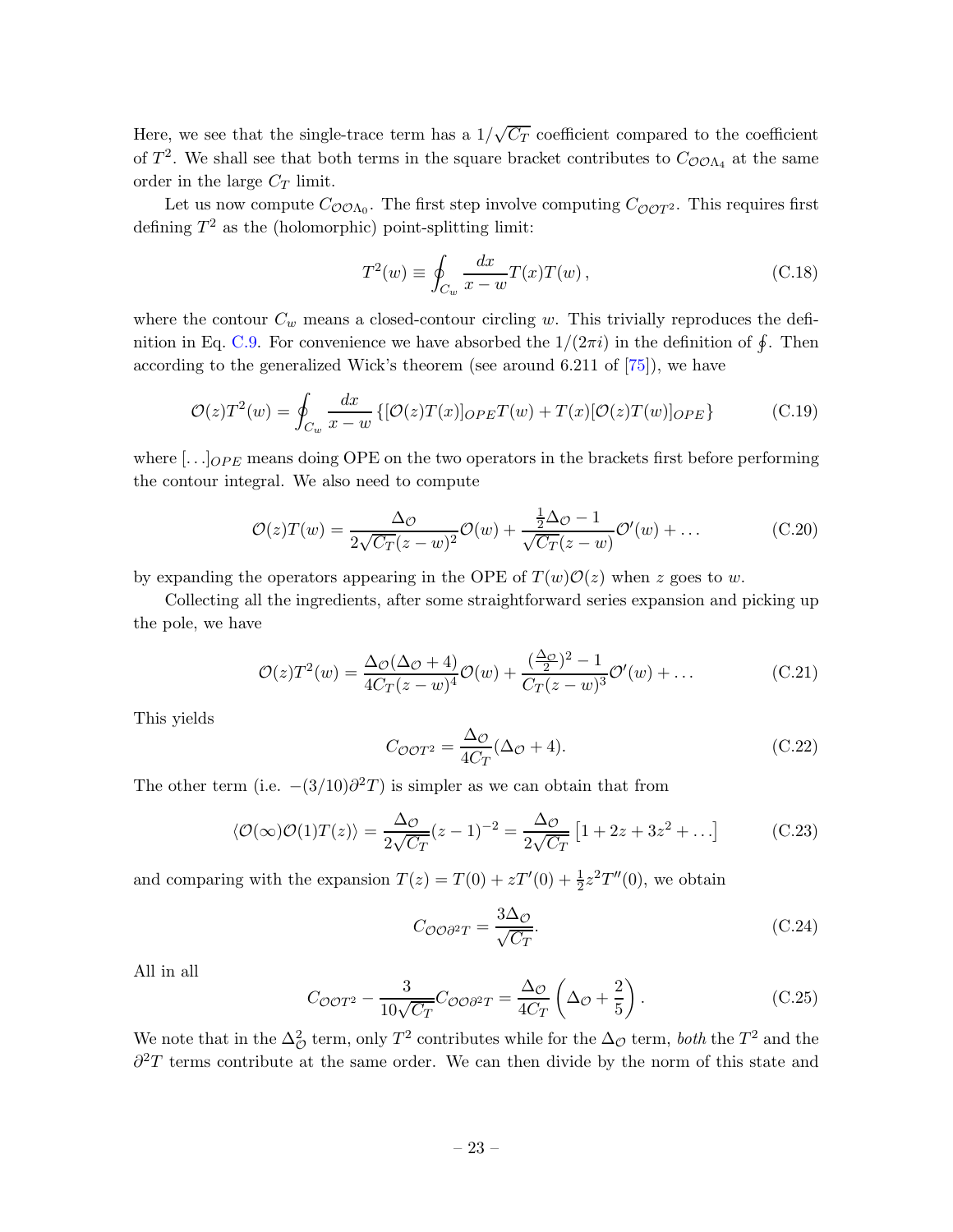appropriately normalize and take large N limit to obtain the result from previous section. The result is

$$
C_{\mathcal{O}\mathcal{O}\Lambda_4} = \frac{\Delta_{\mathcal{O}}\left(\Delta_{\mathcal{O}} + \frac{2}{5}\right)}{4C_T\sqrt{2 + \frac{22}{5C_T}}}
$$
(C.26)

which in the large  $C_T$  limit becomes

<span id="page-24-0"></span>
$$
C_{\mathcal{O}_H \mathcal{O}_H \Lambda_4} C_{\mathcal{O}_L \mathcal{O}_L \Lambda_4} = \frac{\Delta_H^2}{32 C_T^2} \Delta(\Delta + 2/5) = \frac{\mu^2 \Delta}{1152} \left(\Delta + \frac{2}{5}\right)
$$
 (C.27)

where  $\Delta_H \equiv C_T \mu/6$  is the dimension of the heavy operator  $\mathcal{O}_H$  while  $\Delta$  is the dimension of the light operator  $\mathcal{O}_L$ .

Here, we make an important observation: Since we are after  $\mu^2$  term, in each OPE coefficient  $C_{\mathcal{O} \mathcal{O} \Lambda_4}$ , we are after  $1/C_T$  term. The  $C_{\mathcal{O} \mathcal{O} T^2}$  term is of order  $1/C_T$  as can be roughly estimated from the square of  $C_{\mathcal{O}OT} \sim 1/\sqrt{C_T}$ . On the other hand, the  $C_{\mathcal{O}O\partial^2T}$  is of order  $1/\sqrt{C_T}$  but it comes with a prefactor  $1/\sqrt{C_T}$  in the construction of  $\Lambda_4$ . Therefore, both the double-trace and the single trace terms contribute at order  $1/C_T$  in the OPE  $C_{\mathcal{O}O\Lambda_4}$ .

Similar considerations in the large  $C_T$  limit gives

$$
\Lambda_6 = \sqrt{\frac{63}{280}} \left[ \frac{1}{2} (T''T) - \frac{1}{84\sqrt{C_T}} \partial^4 T - \frac{5}{36} \partial^2 \Lambda_4 \right] = \sqrt{\frac{63}{280}} \left[ \frac{2}{9} (T''T) - \frac{5}{18} (T'T') + \frac{5}{756\sqrt{C_T}} T''' \right],
$$
\n(C.28)

where in the large  $C_T$  limit

<span id="page-24-1"></span>
$$
C_{\mathcal{O}_H \mathcal{O}_H \Lambda_6} C_{\mathcal{O}_L \mathcal{O}_L \Lambda_6} \approx \frac{\mu^2 \Delta}{51840} \left( \Delta + \frac{1}{7} \right). \tag{C.29}
$$

Finally, for  $\Lambda_8$ , we have

$$
\Lambda_8 = \sqrt{\frac{143}{350}} \left[ \frac{1}{24} (T''T) - \frac{1}{4320\sqrt{C_T}} \partial^6 T - \frac{7\sqrt{2}}{1584} \partial^4 \Lambda_4 - \frac{7}{39} \sqrt{\frac{5}{2}} \partial^2 \Lambda_6 \right]
$$
(C.30)

which yields

<span id="page-24-2"></span>
$$
C_{\mathcal{O}_H \mathcal{O}_H \Lambda_9} C_{\mathcal{O}_L \mathcal{O}_L \Lambda_8} \approx \mu^2 \Delta \frac{9}{12812800} (\Delta + 2/27). \tag{C.31}
$$

Note that the explicitly constructed OPEs in Eq.  $(C.27)$ , Eq.  $(C.29)$  and  $(C.31)$  agree with Eq. [C.7](#page-21-2) which were obtained from the Virasoro vacuum block when expanded in the Tchannel.

It would be interesting to compute similar OPE coefficients for  $d > 2$ , though there might be a few subtleties and difficulties. The first issue is the definition of  $T^2$  in higherdimension. In 2d, due to holomorphic factorization, we could define  $T^2$  nicely through the contour-integral representation above. In higher-dimensional, presumably a carefully constructed point-splitting procedure should yield similar definition. Secondly, due to the tensor-structures of OPE and spinning operator, the generalization of the above computations might be messy. It could be that for the lowest-twist double-trace stress-tensor operator,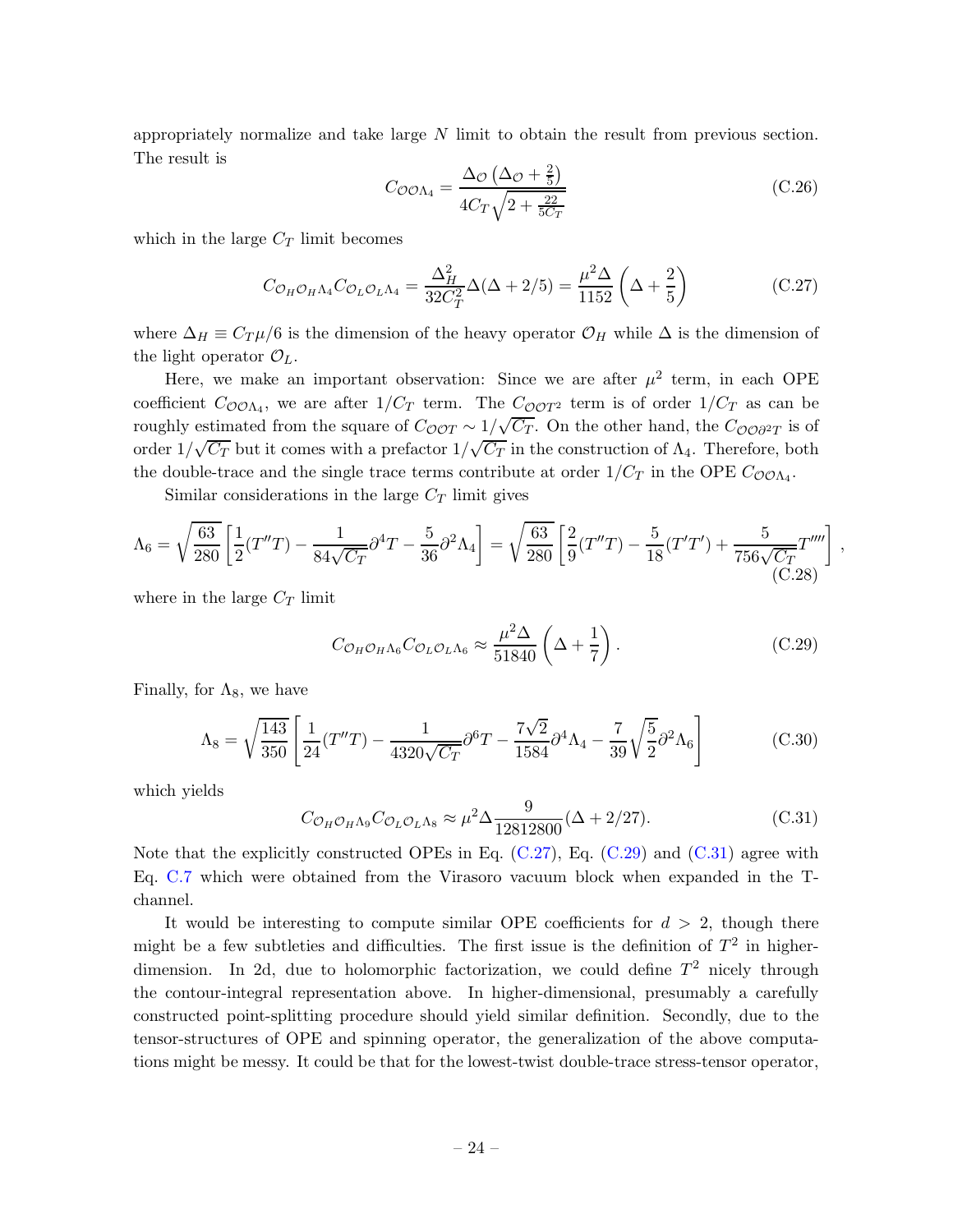things simplify and presumably we could focus on light-cone OPE and define  $T^2$  appropriately and compute the relevant OPE coefficient. Lastly, one might apply the technology of "conglomeration" in [\[49\]](#page-27-9) to compute this OPE directly in higher-dimensions.

### References

- <span id="page-25-0"></span>[1] C. M. Will, "The Confrontation between General Relativity and Experiment," *[Living Rev. Rel.](http://dx.doi.org/10.12942/lrr-2014-4)* 17 (2014) 4, [arXiv:1403.7377 \[gr-qc\]](http://arxiv.org/abs/1403.7377).
- <span id="page-25-1"></span>[2] S. B. Giddings, "The gravitational S-matrix: Erice lectures," *Subnucl. Ser.* 48 [\(2013\) 93–147,](http://dx.doi.org/10.1142/9789814522489_0005) [arXiv:1105.2036 \[hep-th\]](http://arxiv.org/abs/1105.2036).
- <span id="page-25-2"></span>[3] T. Dray and G. 't Hooft, "The Gravitational Shock Wave of a Massless Particle," *Nucl. Phys.* B253 [\(1985\) 173–188.](http://dx.doi.org/10.1016/0550-3213(85)90525-5)
- <span id="page-25-4"></span>[4] G. 't Hooft, "Graviton Dominance in Ultrahigh-Energy Scattering," *Phys. Lett.* B198 [\(1987\) 61–63.](http://dx.doi.org/10.1016/0370-2693(87)90159-6)
- [5] D. Amati, M. Ciafaloni, and G. Veneziano, "Superstring Collisions at Planckian Energies," *[Phys. Lett.](http://dx.doi.org/10.1016/0370-2693(87)90346-7)* B197 (1987) 81.
- [6] I. J. Muzinich and M. Soldate, "High-Energy Unitarity of Gravitation and Strings," *Phys. Rev.* D37 [\(1988\) 359.](http://dx.doi.org/10.1103/PhysRevD.37.359)
- <span id="page-25-3"></span>[7] B. Sundborg, "High-energy Asymptotics: The One Loop String Amplitude and Resummation," *Nucl. Phys.* B306 [\(1988\) 545–566.](http://dx.doi.org/10.1016/0550-3213(88)90014-4)
- <span id="page-25-5"></span>[8] D. N. Kabat and M. Ortiz, "Eikonal quantum gravity and Planckian scattering," *Nucl. Phys.* B388 [\(1992\) 570–592,](http://dx.doi.org/10.1016/0550-3213(92)90627-N) [arXiv:hep-th/9203082 \[hep-th\]](http://arxiv.org/abs/hep-th/9203082).
- [9] G. D'Appollonio, P. Di Vecchia, R. Russo, and G. Veneziano, "High-energy string-brane scattering: Leading eikonal and beyond," *JHEP* 11 [\(2010\) 100,](http://dx.doi.org/10.1007/JHEP11(2010)100) [arXiv:1008.4773 \[hep-th\]](http://arxiv.org/abs/1008.4773).
- [10] D. Neill and I. Z. Rothstein, "Classical Space-Times from the S Matrix," *Nucl. Phys.* B877 [\(2013\) 177–189,](http://dx.doi.org/10.1016/j.nuclphysb.2013.09.007) [arXiv:1304.7263 \[hep-th\]](http://arxiv.org/abs/1304.7263).
- [11] R. Akhoury, R. Saotome, and G. Sterman, "High Energy Scattering in Perturbative Quantum Gravity at Next to Leading Power,"  $arXiv:1308.5204$  [hep-th].
- [12] N. E. J. Bjerrum-Bohr, J. F. Donoghue, B. R. Holstein, L. Plant, and P. Vanhove, "Bending of Light in Quantum Gravity," *Phys. Rev. Lett.* 114 [no. 6, \(2015\) 061301,](http://dx.doi.org/10.1103/PhysRevLett.114.061301) [arXiv:1410.7590 \[hep-th\]](http://arxiv.org/abs/1410.7590).
- [13] N. E. J. Bjerrum-Bohr, J. F. Donoghue, B. R. Holstein, L. Plante, and P. Vanhove, "Light-like Scattering in Quantum Gravity," *JHEP* 11 [\(2016\) 117,](http://dx.doi.org/10.1007/JHEP11(2016)117) [arXiv:1609.07477 \[hep-th\]](http://arxiv.org/abs/1609.07477).
- [14] A. Luna, S. Melville, S. G. Naculich, and C. D. White, "Next-to-soft corrections to high energy scattering in QCD and gravity," *JHEP* 01 [\(2017\) 052,](http://dx.doi.org/10.1007/JHEP01(2017)052) [arXiv:1611.02172 \[hep-th\]](http://arxiv.org/abs/1611.02172).
- [15] F. Cachazo and A. Guevara, "Leading Singularities and Classical Gravitational Scattering," [arXiv:1705.10262 \[hep-th\]](http://arxiv.org/abs/1705.10262).
- [16] N. E. J. Bjerrum-Bohr, P. H. Damgaard, G. Festuccia, L. Plant´e, and P. Vanhove, "General Relativity from Scattering Amplitudes," *Phys. Rev. Lett.* 121 [no. 17, \(2018\) 171601,](http://dx.doi.org/10.1103/PhysRevLett.121.171601) [arXiv:1806.04920 \[hep-th\]](http://arxiv.org/abs/1806.04920).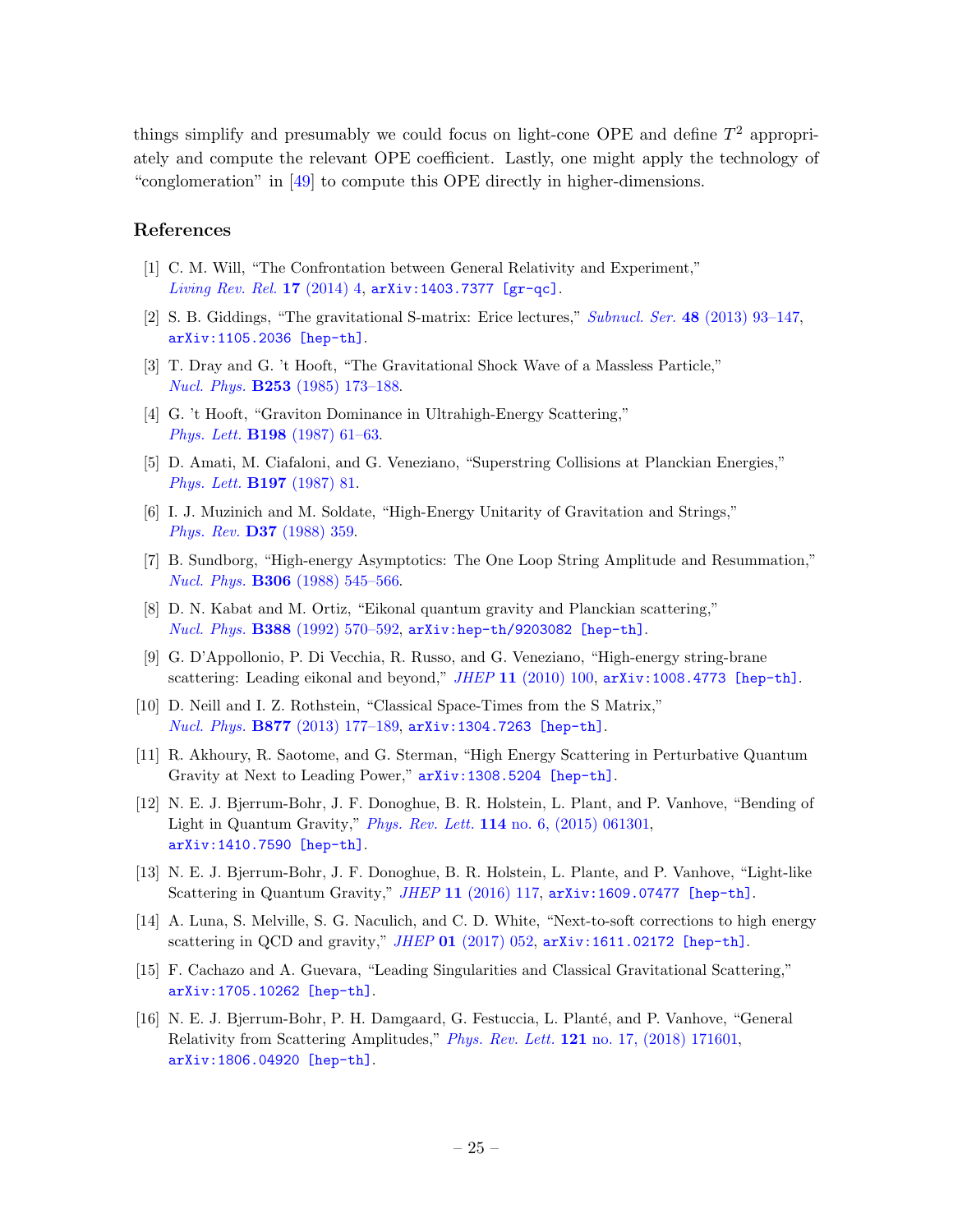- [17] C. Cheung, I. Z. Rothstein, and M. P. Solon, "From Scattering Amplitudes to Classical Potentials in the Post-Minkowskian Expansion," *Phys. Rev. Lett.* 121 [no. 25, \(2018\) 251101,](http://dx.doi.org/10.1103/PhysRevLett.121.251101) [arXiv:1808.02489 \[hep-th\]](http://arxiv.org/abs/1808.02489).
- [18] D. A. Kosower, B. Maybee, and D. O'Connell, "Amplitudes, Observables, and Classical Scattering," *JHEP* 02 [\(2019\) 137,](http://dx.doi.org/10.1007/JHEP02(2019)137) [arXiv:1811.10950 \[hep-th\]](http://arxiv.org/abs/1811.10950).
- [19] Z. Bern, C. Cheung, R. Roiban, C.-H. Shen, M. P. Solon, and M. Zeng, "Scattering Amplitudes and the Conservative Hamiltonian for Binary Systems at Third Post-Minkowskian Order," *Phys. Rev. Lett.* 122 [no. 20, \(2019\) 201603,](http://dx.doi.org/10.1103/PhysRevLett.122.201603) [arXiv:1901.04424 \[hep-th\]](http://arxiv.org/abs/1901.04424).
- <span id="page-26-0"></span>[20] A. Koemans Collado, P. Di Vecchia, and R. Russo, "Revisiting the 2PM eikonal and the dynamics of binary black holes," [arXiv:1904.02667 \[hep-th\]](http://arxiv.org/abs/1904.02667).
- <span id="page-26-1"></span>[21] J. M. Maldacena, "The Large N limit of superconformal field theories and supergravity," *[Int. J. Theor. Phys.](http://dx.doi.org/10.1023/A:1026654312961, 10.4310/ATMP.1998.v2.n2.a1)* 38 (1999) 1113–1133, [arXiv:hep-th/9711200 \[hep-th\]](http://arxiv.org/abs/hep-th/9711200). [Adv. Theor. Math. Phys.2,231(1998)].
- [22] E. Witten, "Anti-de Sitter space and holography," *[Adv. Theor. Math. Phys.](http://dx.doi.org/10.4310/ATMP.1998.v2.n2.a2)* 2 (1998) 253–291, [arXiv:hep-th/9802150 \[hep-th\]](http://arxiv.org/abs/hep-th/9802150).
- <span id="page-26-2"></span>[23] S. S. Gubser, I. R. Klebanov, and A. M. Polyakov, "Gauge theory correlators from noncritical string theory," *Phys. Lett.* B428 [\(1998\) 105–114,](http://dx.doi.org/10.1016/S0370-2693(98)00377-3) [arXiv:hep-th/9802109 \[hep-th\]](http://arxiv.org/abs/hep-th/9802109).
- <span id="page-26-3"></span>[24] L. Cornalba, M. S. Costa, J. Penedones, and R. Schiappa, "Eikonal Approximation in AdS/CFT: From Shock Waves to Four-Point Functions," *JHEP* 08 [\(2007\) 019,](http://dx.doi.org/10.1088/1126-6708/2007/08/019) [arXiv:hep-th/0611122 \[hep-th\]](http://arxiv.org/abs/hep-th/0611122).
- [25] L. Cornalba, M. S. Costa, J. Penedones, and R. Schiappa, "Eikonal Approximation in AdS/CFT: Conformal Partial Waves and Finite N Four-Point Functions," *Nucl. Phys.* B767 [\(2007\) 327–351,](http://dx.doi.org/10.1016/j.nuclphysb.2007.01.007) [arXiv:hep-th/0611123 \[hep-th\]](http://arxiv.org/abs/hep-th/0611123).
- [26] L. Cornalba, M. S. Costa, and J. Penedones, "Eikonal approximation in AdS/CFT: Resumming the gravitational loop expansion," *JHEP* 09 [\(2007\) 037,](http://dx.doi.org/10.1088/1126-6708/2007/09/037) [arXiv:0707.0120 \[hep-th\]](http://arxiv.org/abs/0707.0120).
- [27] L. Cornalba, "Eikonal methods in AdS/CFT: Regge theory and multi-reggeon exchange," [arXiv:0710.5480 \[hep-th\]](http://arxiv.org/abs/0710.5480).
- <span id="page-26-4"></span>[28] M. S. Costa, V. Goncalves, and J. Penedones, "Conformal Regge theory," *JHEP* 12 [\(2012\) 091,](http://dx.doi.org/10.1007/JHEP12(2012)091) [arXiv:1209.4355 \[hep-th\]](http://arxiv.org/abs/1209.4355).
- <span id="page-26-5"></span>[29] X. O. Camanho, J. D. Edelstein, J. Maldacena, and A. Zhiboedov, "Causality Constraints on Corrections to the Graviton Three-Point Coupling," *JHEP* 02 [\(2016\) 020,](http://dx.doi.org/10.1007/JHEP02(2016)020) [arXiv:1407.5597 \[hep-th\]](http://arxiv.org/abs/1407.5597).
- <span id="page-26-6"></span>[30] M. Kulaxizi, A. Parnachev, and A. Zhiboedov, "Bulk Phase Shift, CFT Regge Limit and Einstein Gravity," *JHEP* 06 [\(2018\) 121,](http://dx.doi.org/10.1007/JHEP06(2018)121) [arXiv:1705.02934 \[hep-th\]](http://arxiv.org/abs/1705.02934).
- <span id="page-26-7"></span>[31] M. S. Costa, T. Hansen, and J. Penedones, "Bounds for OPE coefficients on the Regge trajectory," *JHEP* 10 [\(2017\) 197,](http://dx.doi.org/10.1007/JHEP10(2017)197) [arXiv:1707.07689 \[hep-th\]](http://arxiv.org/abs/1707.07689).
- <span id="page-26-8"></span>[32] N. Afkhami-Jeddi, T. Hartman, S. Kundu, and A. Tajdini, "Einstein gravity 3-point functions from conformal field theory," *JHEP* 12 [\(2017\) 049,](http://dx.doi.org/10.1007/JHEP12(2017)049) [arXiv:1610.09378 \[hep-th\]](http://arxiv.org/abs/1610.09378).
- [33] D. Li, D. Meltzer, and D. Poland, "Conformal Bootstrap in the Regge Limit," *JHEP* 12 [\(2017\) 013,](http://dx.doi.org/10.1007/JHEP12(2017)013) [arXiv:1705.03453 \[hep-th\]](http://arxiv.org/abs/1705.03453).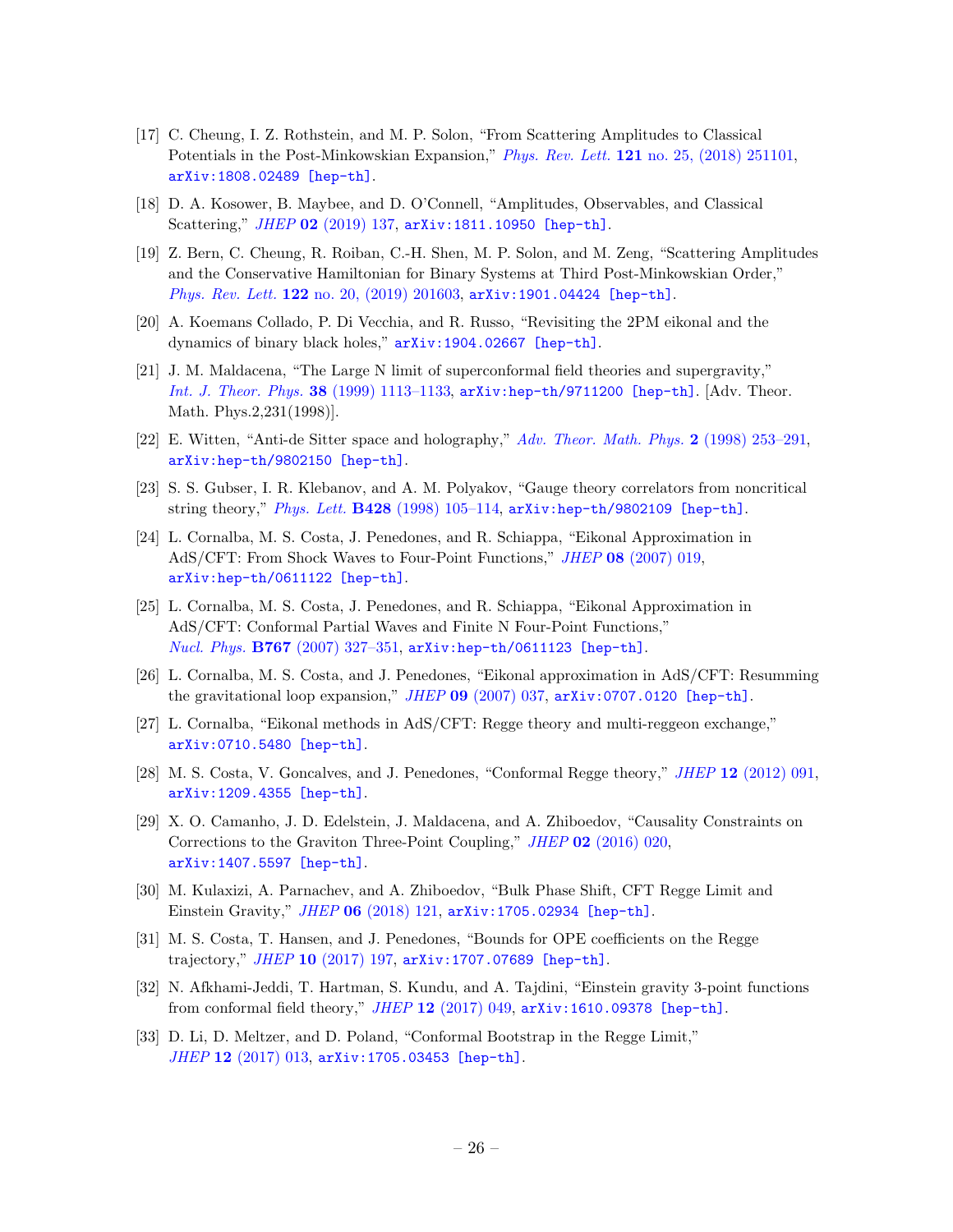- [34] N. Afkhami-Jeddi, T. Hartman, S. Kundu, and A. Tajdini, "Shockwaves from the Operator Product Expansion," *JHEP* 03 [\(2019\) 201,](http://dx.doi.org/10.1007/JHEP03(2019)201) [arXiv:1709.03597 \[hep-th\]](http://arxiv.org/abs/1709.03597).
- [35] D. Meltzer and E. Perlmutter, "Beyond  $a = c$ : gravitational couplings to matter and the stress tensor OPE," *JHEP* 07 [\(2018\) 157,](http://dx.doi.org/10.1007/JHEP07(2018)157) [arXiv:1712.04861 \[hep-th\]](http://arxiv.org/abs/1712.04861).
- [36] D. Meltzer, "Higher Spin ANEC and the Space of CFTs," [arXiv:1811.01913 \[hep-th\]](http://arxiv.org/abs/1811.01913).
- [37] N. Afkhami-Jeddi, S. Kundu, and A. Tajdini, "A Bound on Massive Higher Spin Particles," *JHEP* 04 [\(2019\) 056,](http://dx.doi.org/10.1007/JHEP04(2019)056) [arXiv:1811.01952 \[hep-th\]](http://arxiv.org/abs/1811.01952).
- [38] A. Belin, D. M. Hofman, and G. Mathys, "Einstein gravity from ANEC correlators," [arXiv:1904.05892 \[hep-th\]](http://arxiv.org/abs/1904.05892).
- <span id="page-27-1"></span>[39] M. Kologlu, P. Kravchuk, D. Simmons-Duffin, and A. Zhiboedov, "Shocks, Superconvergence, and a Stringy Equivalence Principle," [arXiv:1904.05905 \[hep-th\]](http://arxiv.org/abs/1904.05905).
- <span id="page-27-0"></span>[40] M. Kulaxizi, G. S. Ng, and A. Parnachev, "Black Holes, Heavy States, Phase Shift and Anomalous Dimensions," [arXiv:1812.03120 \[hep-th\]](http://arxiv.org/abs/1812.03120).
- <span id="page-27-2"></span>[41] R. Karlsson, M. Kulaxizi, A. Parnachev, and P. Tadić, "Black Holes and Conformal Regge Bootstrap," [arXiv:1904.00060 \[hep-th\]](http://arxiv.org/abs/1904.00060).
- <span id="page-27-3"></span>[42] A. L. Fitzpatrick, J. Kaplan, and M. T. Walters, "Universality of Long-Distance AdS Physics from the CFT Bootstrap," *JHEP* 08 [\(2014\) 145,](http://dx.doi.org/10.1007/JHEP08(2014)145) [arXiv:1403.6829 \[hep-th\]](http://arxiv.org/abs/1403.6829).
- [43] A. L. Fitzpatrick, J. Kaplan, and M. T. Walters, "Virasoro Conformal Blocks and Thermality from Classical Background Fields," *JHEP* 11 [\(2015\) 200,](http://dx.doi.org/10.1007/JHEP11(2015)200) [arXiv:1501.05315 \[hep-th\]](http://arxiv.org/abs/1501.05315).
- <span id="page-27-4"></span>[44] S. Collier, Y. Gobeil, H. Maxfield, and E. Perlmutter, "Quantum Regge Trajectories and the Virasoro Analytic Bootstrap," [arXiv:1811.05710 \[hep-th\]](http://arxiv.org/abs/1811.05710).
- <span id="page-27-5"></span>[45] A. L. Fitzpatrick and K.-W. Huang, "Universal Lowest-Twist in CFTs from Holography," [arXiv:1903.05306 \[hep-th\]](http://arxiv.org/abs/1903.05306).
- <span id="page-27-6"></span>[46] Y.-Z. Li, Z.-F. Mai, and H. Lu, "Holographic OPE Coefficients from AdS Black Holes with Matters," [arXiv:1905.09302 \[hep-th\]](http://arxiv.org/abs/1905.09302).
- <span id="page-27-7"></span>[47] Z. Komargodski and A. Zhiboedov, "Convexity and Liberation at Large Spin," *JHEP* 11 [\(2013\) 140,](http://dx.doi.org/10.1007/JHEP11(2013)140) [arXiv:1212.4103 \[hep-th\]](http://arxiv.org/abs/1212.4103).
- <span id="page-27-8"></span>[48] A. L. Fitzpatrick, J. Kaplan, D. Poland, and D. Simmons-Duffin, "The Analytic Bootstrap and AdS Superhorizon Locality," *JHEP* 12 [\(2013\) 004,](http://dx.doi.org/10.1007/JHEP12(2013)004) [arXiv:1212.3616 \[hep-th\]](http://arxiv.org/abs/1212.3616).
- <span id="page-27-9"></span>[49] A. L. Fitzpatrick and J. Kaplan, "Unitarity and the Holographic S-Matrix," *JHEP* 10 [\(2012\) 032,](http://dx.doi.org/10.1007/JHEP10(2012)032) [arXiv:1112.4845 \[hep-th\]](http://arxiv.org/abs/1112.4845).
- <span id="page-27-10"></span>[50] A. L. Fitzpatrick, J. Kaplan, M. T. Walters, and J. Wang, "Eikonalization of Conformal Blocks," *JHEP* 09 [\(2015\) 019,](http://dx.doi.org/10.1007/JHEP09(2015)019) [arXiv:1504.01737 \[hep-th\]](http://arxiv.org/abs/1504.01737).
- <span id="page-27-11"></span>[51] H. Maxfield, "A view of the bulk from the worldline," [arXiv:1712.00885 \[hep-th\]](http://arxiv.org/abs/1712.00885).
- <span id="page-27-12"></span>[52] A. L. Fitzpatrick, J. Kaplan, M. T. Walters, and J. Wang, "Hawking from Catalan," *JHEP* 05 [\(2016\) 069,](http://dx.doi.org/10.1007/JHEP05(2016)069) [arXiv:1510.00014 \[hep-th\]](http://arxiv.org/abs/1510.00014).
- <span id="page-27-13"></span>[53] J. Penedones, "Writing CFT correlation functions as AdS scattering amplitudes," *JHEP* 03 [\(2011\) 025,](http://dx.doi.org/10.1007/JHEP03(2011)025) [arXiv:1011.1485 \[hep-th\]](http://arxiv.org/abs/1011.1485).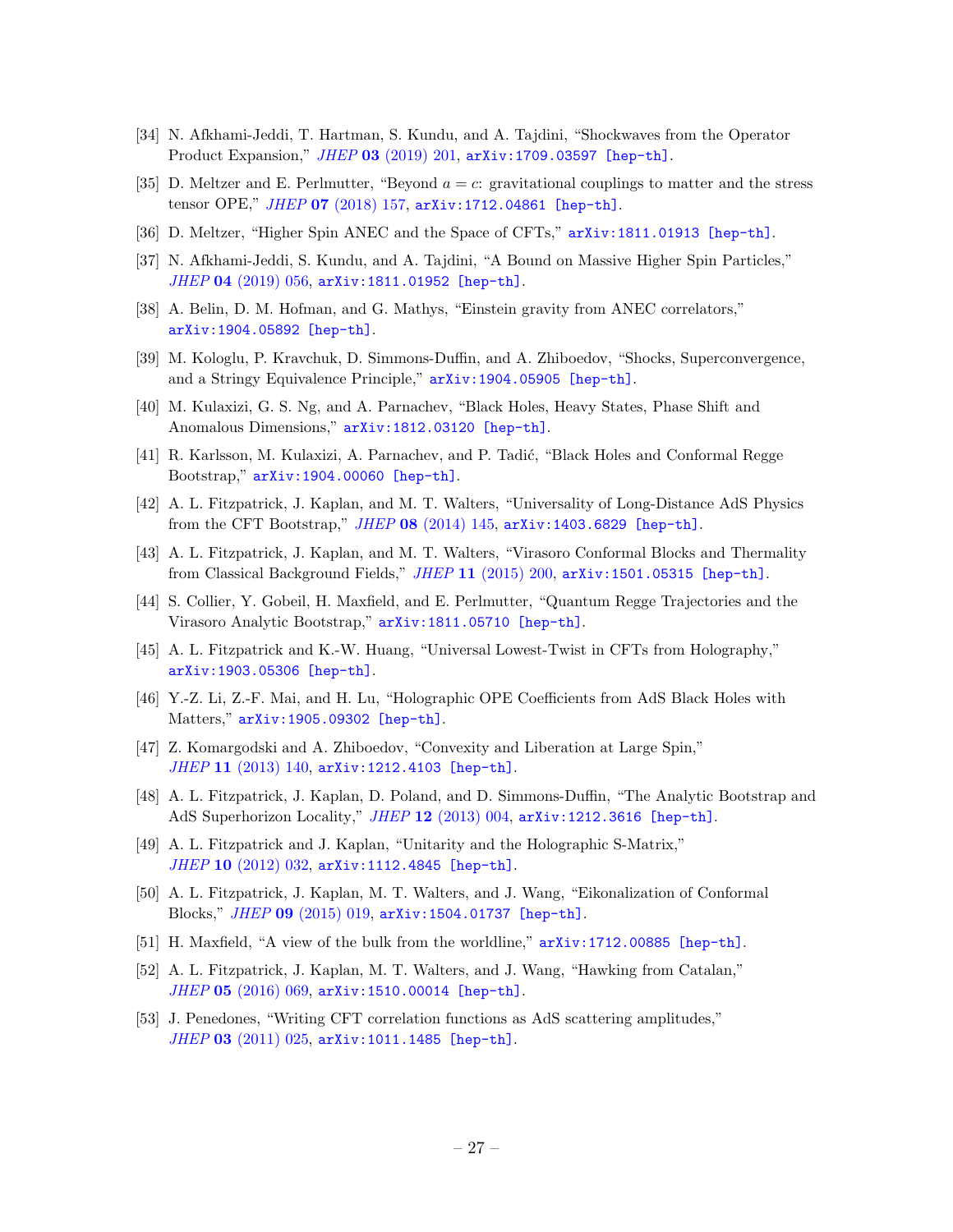- [54] J. A. Minahan and R. Pereira, "Three-point correlators from string amplitudes: Mixing and Regge spins," *JHEP* 04 [\(2015\) 134,](http://dx.doi.org/10.1007/JHEP04(2015)134) [arXiv:1410.4746 \[hep-th\]](http://arxiv.org/abs/1410.4746).
- <span id="page-28-1"></span>[55] G. Arutyunov, S. Frolov, and A. C. Petkou, "Operator product expansion of the lowest weight CPOs in  $\mathcal{N} = 4$  SYM<sub>4</sub> at strong coupling," *Nucl. Phys.* **B586** [\(2000\) 547–588,](http://dx.doi.org/10.1016/S0550-3213(01)00266-8, 10.1016/S0550-3213(00)00439-9)  $arXiv:hep-th/0005182$  [hep-th]. [Erratum: Nucl. Phys. $B609,539(2001)$ ].
- <span id="page-28-0"></span>[56] V. V. Bazhanov, S. L. Lukyanov, and A. B. Zamolodchikov, "Integrable structure of conformal field theory, quantum KdV theory and thermodynamic Bethe ansatz," *[Commun. Math. Phys.](http://dx.doi.org/10.1007/BF02101898)* 177 (1996) 381–398, [arXiv:hep-th/9412229 \[hep-th\]](http://arxiv.org/abs/hep-th/9412229).
- <span id="page-28-2"></span>[57] J. de Boer and D. Engelhardt, "Remarks on thermalization in 2D CFT," *Phys. Rev.* D94 [no. 12, \(2016\) 126019,](http://dx.doi.org/10.1103/PhysRevD.94.126019) [arXiv:1604.05327 \[hep-th\]](http://arxiv.org/abs/1604.05327).
- [58] A. Maloney, G. S. Ng, S. F. Ross, and I. Tsiares, "Thermal Correlation Functions of KdV Charges in 2D CFT," *JHEP* 02 [\(2019\) 044,](http://dx.doi.org/10.1007/JHEP02(2019)044) [arXiv:1810.11053 \[hep-th\]](http://arxiv.org/abs/1810.11053).
- [59] A. Maloney, G. S. Ng, S. F. Ross, and I. Tsiares, "Generalized Gibbs Ensemble and the Statistics of KdV Charges in 2D CFT," *JHEP* 03 [\(2019\) 075,](http://dx.doi.org/10.1007/JHEP03(2019)075) [arXiv:1810.11054 \[hep-th\]](http://arxiv.org/abs/1810.11054).
- [60] A. Dymarsky and K. Pavlenko, "Generalized Gibbs Ensemble of 2d CFTs at large central charge in the thermodynamic limit," *JHEP* 01 [\(2019\) 098,](http://dx.doi.org/10.1007/JHEP01(2019)098) [arXiv:1810.11025 \[hep-th\]](http://arxiv.org/abs/1810.11025).
- [61] A. Dymarsky and K. Pavlenko, "Exact generalized partition function of 2D CFTs at large central charge," *JHEP* 05 [\(2019\) 077,](http://dx.doi.org/10.1007/JHEP05(2019)077) [arXiv:1812.05108 \[hep-th\]](http://arxiv.org/abs/1812.05108).
- [62] A. Dymarsky and K. Pavlenko, "Generalized Eigenstate Thermalization in 2d CFTs," [arXiv:1903.03559 \[hep-th\]](http://arxiv.org/abs/1903.03559).
- [63] S. Datta, P. Kraus, and B. Michel, "Typicality and thermality in 2d CFT," [arXiv:1904.00668 \[hep-th\]](http://arxiv.org/abs/1904.00668).
- <span id="page-28-3"></span>[64] E. M. Brehm and D. Das, "On KdV characters in large c CFTs," [arXiv:1901.10354 \[hep-th\]](http://arxiv.org/abs/1901.10354).
- <span id="page-28-4"></span>[65] R. G. Leigh, A. C. Petkou, P. M. Petropoulos, and P. K. Tripathy, "The Geroch group in Einstein spaces," *Class. Quant. Grav.* 31 [no. 22, \(2014\) 225006,](http://dx.doi.org/10.1088/0264-9381/31/22/225006) [arXiv:1403.6511 \[hep-th\]](http://arxiv.org/abs/1403.6511).
- [66] P. M. Petropoulos and K. Siampos, "Integrability, Einstein spaces and holographic fluids," [arXiv:1510.06456 \[hep-th\]](http://arxiv.org/abs/1510.06456).
- [67] A. C. Petkou, P. M. Petropoulos, and K. Siampos, "Geroch group for Einstein spaces and holographic integrability," *PoS* [PLANCK2015](http://dx.doi.org/10.22323/1.258.0104) (2015) 104, [arXiv:1512.04970 \[hep-th\]](http://arxiv.org/abs/1512.04970).
- [68] D. Klemm, M. Nozawa, and M. Rabbiosi, "On the integrability of Einstein-Maxwell-(A)dS gravity in the presence of Killing vectors," *Class. Quant. Grav.* 32 [no. 20, \(2015\) 205008,](http://dx.doi.org/10.1088/0264-9381/32/20/205008) [arXiv:1506.09017 \[hep-th\]](http://arxiv.org/abs/1506.09017).
- [69] J. Gath, A. Mukhopadhyay, A. C. Petkou, P. M. Petropoulos, and K. Siampos, "Petrov Classification and holographic reconstruction of spacetime," *JHEP* 09 [\(2015\) 005,](http://dx.doi.org/10.1007/JHEP09(2015)005) [arXiv:1506.04813 \[hep-th\]](http://arxiv.org/abs/1506.04813).
- [70] Y. Chervonyi and O. Lunin, "Killing(-Yano) Tensors in String Theory," *JHEP* 09 [\(2015\) 182,](http://dx.doi.org/10.1007/JHEP09(2015)182) [arXiv:1505.06154 \[hep-th\]](http://arxiv.org/abs/1505.06154).
- [71] V. Frolov, P. Krtous, and D. Kubiznak, "Black holes, hidden symmetries, and complete integrability," *[Living Rev. Rel.](http://dx.doi.org/10.1007/s41114-017-0009-9)* 20 no. 1, (2017) 6, [arXiv:1705.05482 \[gr-qc\]](http://arxiv.org/abs/1705.05482).